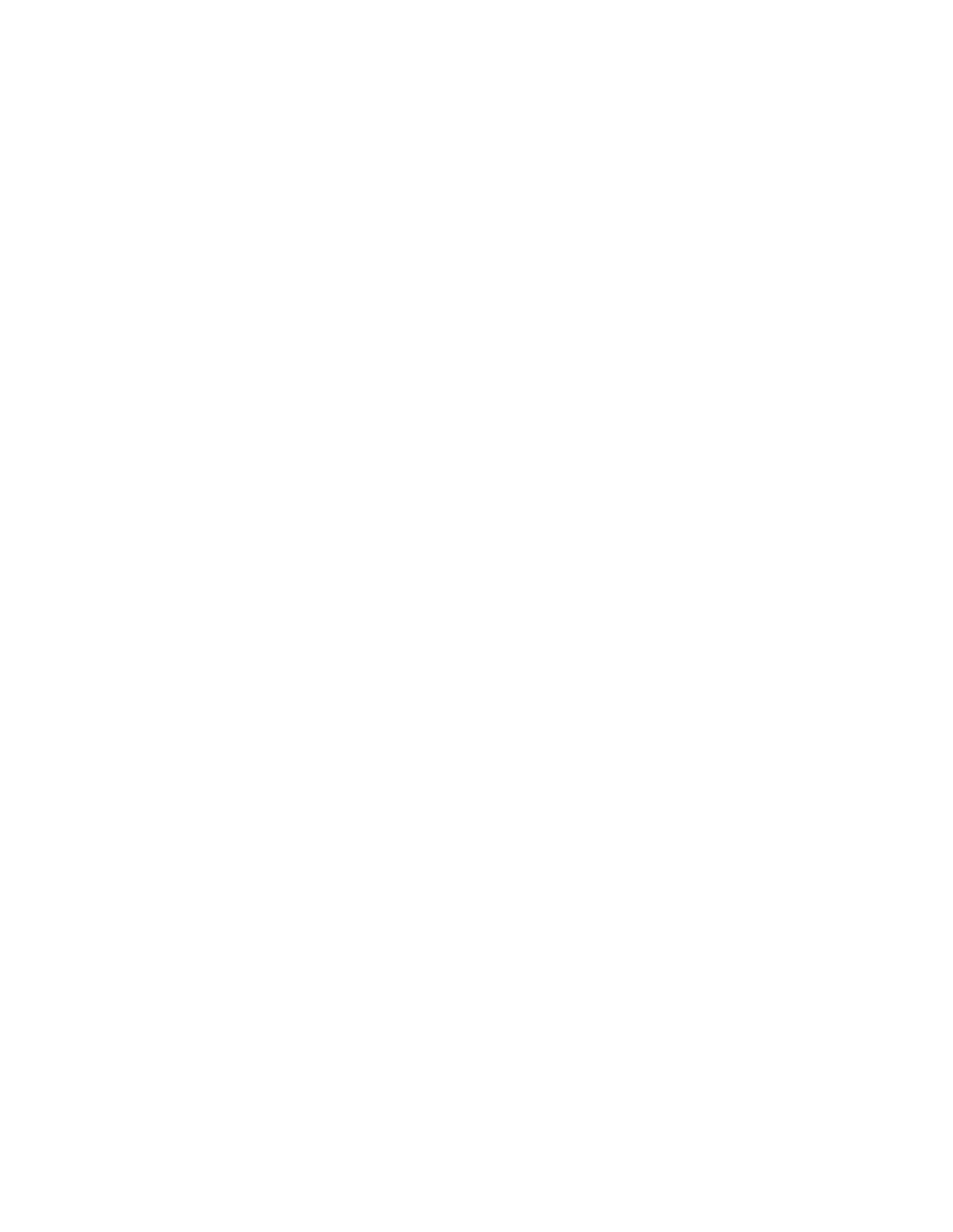## **Finding of No Significant Impact Invasive Plant Management Plan for Yosemite National Park**

Lead Agency: National Park Service September 2008

## **Purpose and Need**

## **Introduction**

This Finding of No Significant Impact documents the decision of the National Park Service to adopt a plan to manage invasive plants in Yosemite National Park and the determination that no significant impacts on the human environment are associated with that decision. The purpose of the *Invasive Plant Management Plan for Yosemite National Park* (Invasive Plant Management Plan) is to protect the natural, cultural, and scenic resources of the park by reducing existing invasive plant infestations and preventing the establishment and spread of invasive plants into uninfested areas of the park. The goals of the plan are:

- Prevention and Early Detection Protect ecosystems from the impacts of invasive plants through an integrated and comprehensive approach that emphasizes the prevention of invasive plant spread through early detection, and treatment of newly established populations.
- Prioritization and Control Remove invasive plant populations that pose the greatest threat to park resources.
- Outreach and Education Educate, inform, consult, and collaborate with park employees, concessioners, visitors, park partners, private property holders, and gateway communities to address invasive plant issues.
- Monitoring and Research Ensure that the invasive plant program is regularly monitored and improved, environmentally safe, and supported by science and research.
- **Ecological Restoration Restore ecosystems and key ecological processes that have been** impacted by invasive plant species.

### **Need**

The diversity of native plants in Yosemite National Park is striking; although Yosemite accounts for less than 1 percent of the land mass of California, the park contains representatives of nearly 23 percent of all native plant species in the state. The diverse plants and associated wildlife habitats of Yosemite National Park are vulnerable to the invasion and spread of non-native plants. Over 175 non-native plants have been documented within the park, including almost 100 acres of non-native yellow star-thistle (*Centaurea solstitialis*) and 60 acres of non-native blackberry (*Rubus discolor*, *R. laciniatus*).

Non-native plants are distributed along an elevation gradient across the Yosemite landscape. Vast expanses of the highest elevations in the park are free of non-native plants, while non-native plants dominate some low-elevation areas. Most of the weed free zones are found in Wilderness areas of the park. It is of critical importance to control invasive plants in the low-elevation areas in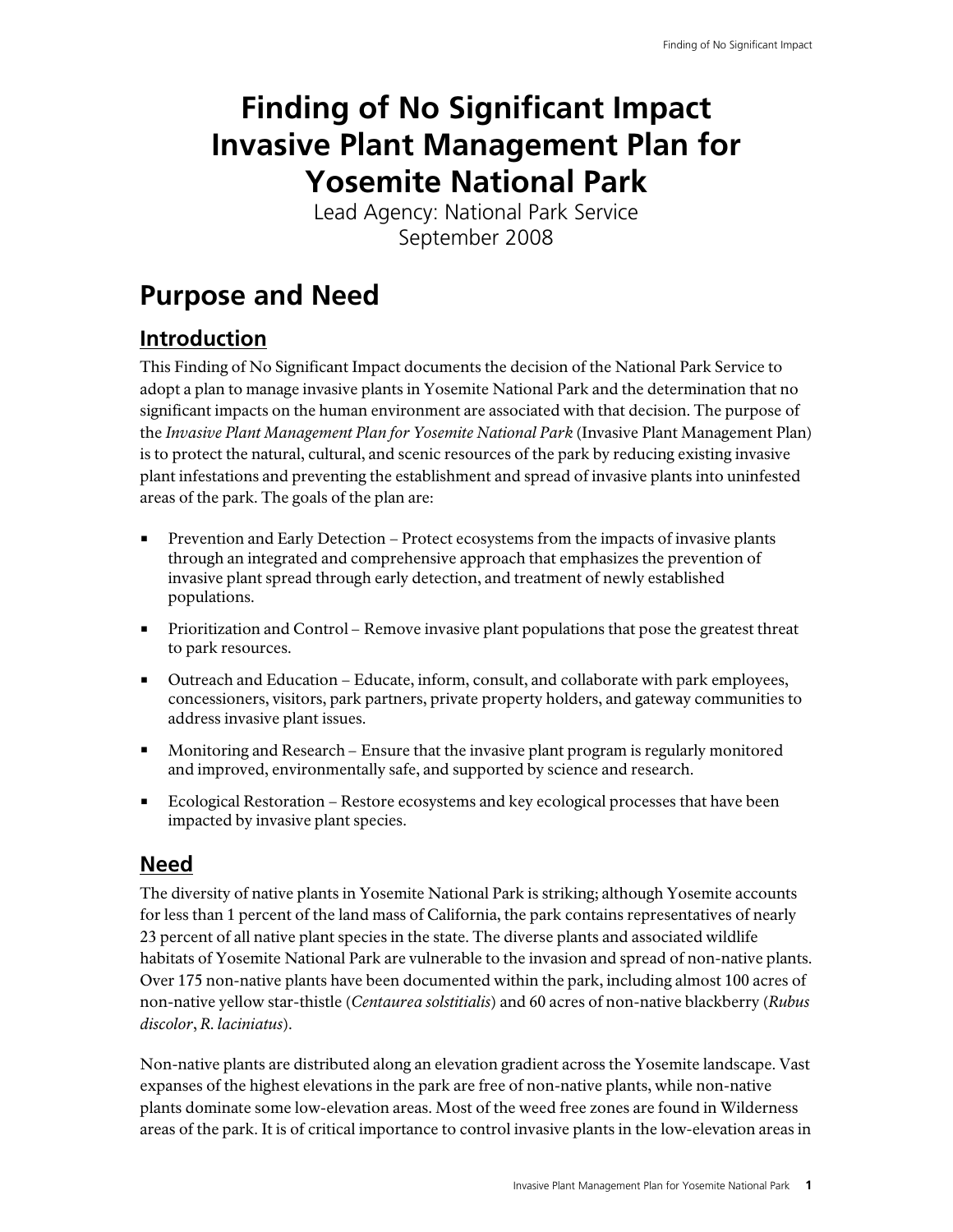order to halt the spread of invasive plants into intact and pristine Wilderness. If measures to prevent and curtail the spread of invasive plants are not enacted, invasive plants will continue to change and displace the living resources of Yosemite.

The Invasive Plant Management Plan defines an effective and ecologically sound strategy to manage invasive plants in Yosemite National Park and the El Portal Administrative Site. The plan is consistent with federal law, regulation, and policy guidance, including the 2008–2012 National Invasive Species Management Plan (NISC 2008), the *General Management Plan for Yosemite National Park* (NPS 1980), NPS Management Policies (NPS 2006), and the Federal Noxious Weed Act – Public Law 93-629 (7 U.S.C. 2801 et seq.; 88 Stat. 2148), enacted January 3, 1975. A complete description of the proposal and its environmental consequences are contained in the *Invasive Plant Management Plan for Yosemite National Park Environmental Assessment* (EA) (NPS 2008).

## **Alternatives Analyzed**

The National Park Service analyzed three alternatives in the Invasive Plant Management Plan EA:

- Alternative 1: No Action Alternative
- Alternative 2: Eradicate or Prevent the Spread of High- and Medium-High-Priority Invasive Plants into Natural Habitats
- Alternative 3: Eradicate or Prevent the Spread of High-, Medium-High-, and Medium Priority Invasive Plants into Natural Habitats

Alternatives 2 and 3 are comprehensive proposals that include the following elements for the management of invasive plants: prevention, early detection and rapid response, prioritization, monitoring, education, and research. Alternatives 2 and 3 would manage invasive plants using integrated pest management techniques. Integrated pest management is a science-based, decision-making process that coordinates knowledge of invasive plant biology, while posing the least possible risk to people, resources, and the environment. Integrated pest management embraces a full range of management techniques, including manual, mechanical, and chemical control.

Based on this analysis, the National Park Service has identified Alternative 2 as the Agency's Preferred and Environmentally Preferable Alternative and has selected this alternative for implementation. The Selected Alternative, Alternative 2, will protect sensitive natural and cultural resources, enhance the visitor experience, and comply with the policy mandates. No major issues were raised by other agencies, American Indian Tribes, or the public. As a result of public and agency comment, additional mitigation measures were included for the protection of the Yosemite toad (*Bufo canorus*), California red-legged frog (*Rana aurora draytonii*), and the valley elderberry longhorn beetle (*Desmocerus californicus dimorphus*). A larger 10-foot, "no herbicide" buffer zone was created around standing and flowing water. Due to public concerns about the surfactant R-11, the plan was changed to include R-11 or a surfactant with less potential toxicity. This surfactant would be used only in wetland areas that have a dry phase, and during the dry phase. Non-native blackberry is an example of a plant that grows in wetlands during the dry phase.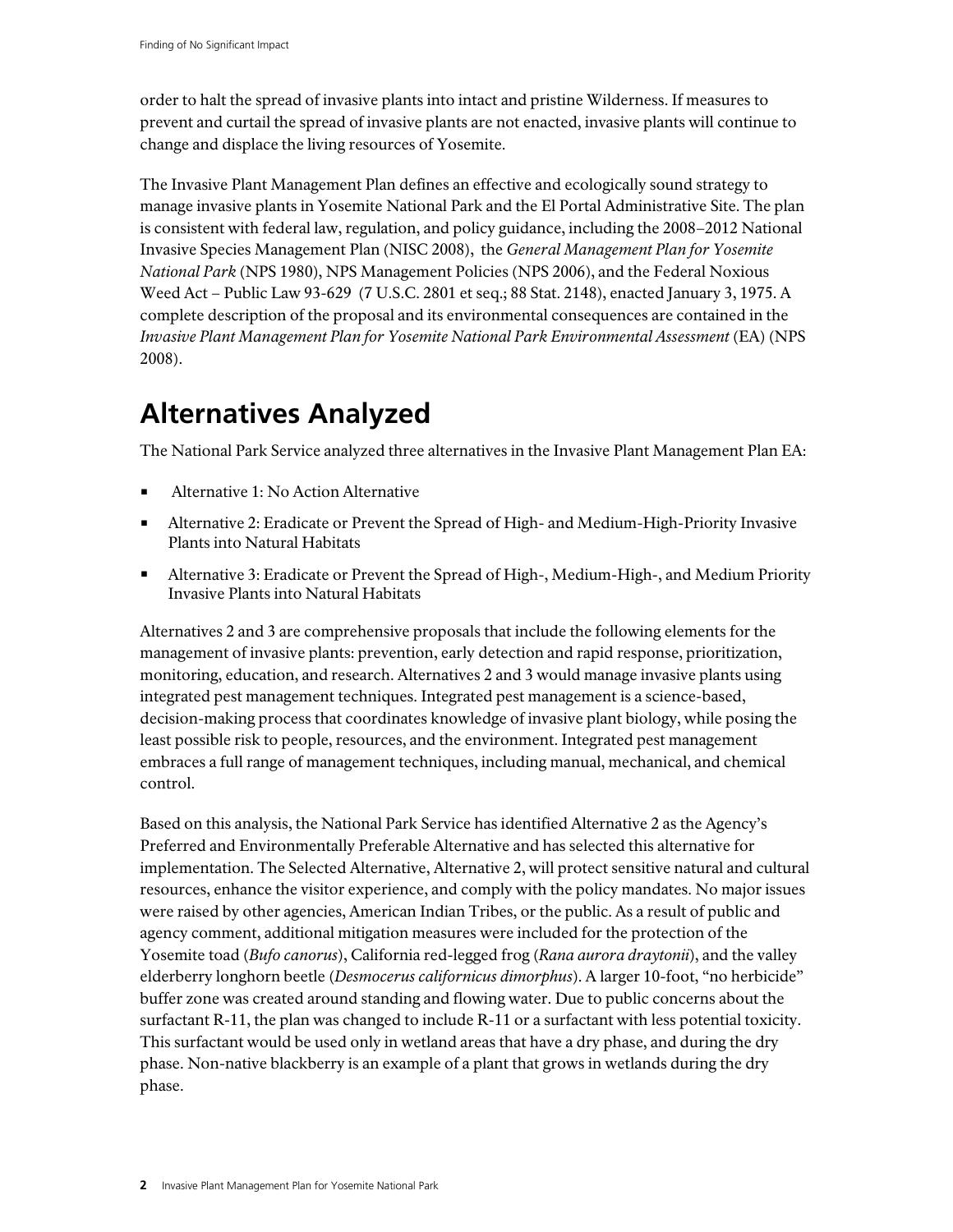In Wilderness areas, an integrated pest management approach using manual, mechanical, or chemical control methods, with an emphasis on early detection and prevention, is the minimum tool required to meet management objectives for Wilderness in Yosemite. This is the most effective strategy to keep invasive plants out of the Wilderness and to avert the need for largerscale control efforts.

### **Actions Common to All Alternatives**

The park will implement the following actions under all of the alternatives described in the Invasive Plant Management Plan EA:

- **Prioritize invasive plants for early detection and control.**
- Conduct early detection activities for invasive plants that threaten Yosemite from outside its borders.
- Use of a full range of integrated pest management techniques, without the use of chemical treatments.
- **Monitor to detect the efficacy of control actions.**
- **Promote outreach and education to foster an understanding of invasive plant prevention and** control
- Integrate ecological restoration actions to control invasive plants and prevent invasive plant re-infestations.

## **Selected Alternative – Alternative 2: Eradicate or Prevent the Spread of High- and Medium-High-Priority Invasive Plants into Natural Habitats**

Under the Selected Alternative, an extensive program staffed by park employees and supervised volunteers will employ an integrated pest management approach to detect, control, and prevent high- and medium-high-priority invasive plants from spreading into uninfested areas. Work crews will use a variety of manual and mechanical control techniques. As necessary, the National Park Service will use herbicides to control up to 22 high- and medium-high-priority invasive plants, those that pose the greatest threats to natural communities in the park (see Table I). Work crews would treat medium-priority plants—those that tend to favor disturbed sites and generally do not have the potential to invade into undisturbed natural communities—with manual and mechanical control techniques. Actions considered in the Selected Alternative meet the criteria of the Wilderness Minimum Tool Requirements Analysis for the Invasive Plant Management Plan.

Manual and mechanical control techniques will be the preferred method to treat invasive plants. Two herbicides – glyphosate and aminopyralid – will be used to control the highest priority invasive plant populations when the park cannot meet management objectives using other methods (see Table I). Program managers would develop annual work plans that would include the time and planned locations of herbicide applications, and distribute this information to the public via the Yosemite National Park website and other print media before herbicide applications take place.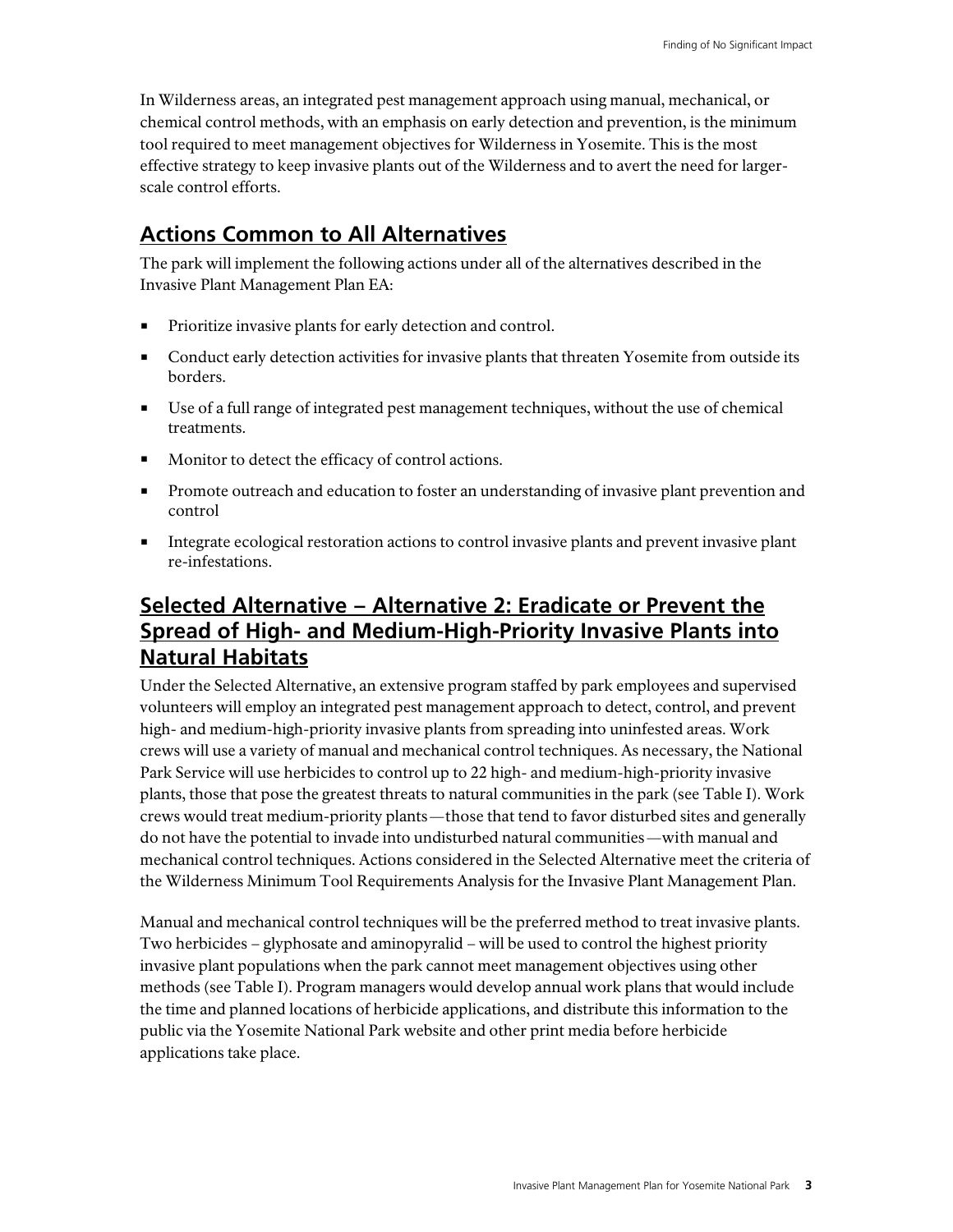| Table I: Species Identified for Herbicide Use and Herbicide Use Thresholds under Alternative 2 |                                                                                                        |                             |                                                                                                                                                                            |  |  |  |
|------------------------------------------------------------------------------------------------|--------------------------------------------------------------------------------------------------------|-----------------------------|----------------------------------------------------------------------------------------------------------------------------------------------------------------------------|--|--|--|
| Species                                                                                        | <b>Estimated Acres</b><br>in Yosemite                                                                  | Herbicide <sup>1</sup>      | Herbicide Use Population Size or<br><b>Location Thresholds</b>                                                                                                             |  |  |  |
|                                                                                                | Invasive Plants That Currently Meet Thresholds for Herbicide Use Under Alternative 2                   |                             |                                                                                                                                                                            |  |  |  |
| Ailanthus altissima<br>(Tree-of-heaven)                                                        | <1 acre estimated<br>parkwide                                                                          | Glyphosate                  | Population size of one or more plants (due to lack of<br>effective alternative methods to control this species)                                                            |  |  |  |
| Bromus tectorum<br>Cheat grass                                                                 | Unknown                                                                                                | Glyphosate                  | Population must be larger than 20 square meters (65.6<br>square feet)                                                                                                      |  |  |  |
| Centaurea maculosa<br>(Spotted knapweed)                                                       | <1 acre                                                                                                | Aminopyralid                | Population size of one or more plants (due to extreme<br>invasibility and tenacious qualities of the species)                                                              |  |  |  |
| Centaurea melitensis<br>(tocalote)                                                             | Estimated 5 acres to be<br>treated (100 acres<br>estimated parkwide)                                   | Glyphosate,<br>Aminopyralid | Population must be larger than 10 square meters (32.8)<br>square feet)                                                                                                     |  |  |  |
| Centaurea solstitialis<br>(Yellow star-thistle)                                                | Estimated 5 acres to be<br>treated (100 acres<br>documented parkwide)                                  | Glyphosate,<br>Aminopyralid | Population must be larger than 10 square meters, and<br>located on steep or hard-to-access slopes                                                                          |  |  |  |
| Cirsium vulgare<br>(bull thistle)                                                              | Estimated <1 acre to be<br>treated $(>100$ acres<br>estimated parkwide)                                | Glyphosate                  | Non-wilderness populations where the density of<br>individuals exceeds 10 per square meter; herbicides would<br>be used only on first-year rosettes (not flowering plants) |  |  |  |
| Holcus lanatus<br>(Common velvet grass)                                                        | Estimated $<$ 10 acres to<br>be treated (1,000 total<br>acres estimated<br>parkwide)                   | Glyphosate                  | Population must be larger than 5 square meters (16.4<br>square feet)                                                                                                       |  |  |  |
| Humulus lupulus<br>(Hops)                                                                      | <1 acre estimated<br>parkwide                                                                          | Glyphosate                  | Population must be larger than 5 square meters                                                                                                                             |  |  |  |
| Lathyrus latifolius<br>(Perennial sweet pea)                                                   | Estimated 2 acres to be<br>treated (3 acres<br>estimated parkwide)                                     | Glyphosate                  | Population size of one or more plants (due to lack of<br>alternative methods to effectively control this species)                                                          |  |  |  |
| Lepidium latifolium<br>(Perennial pepperweed)                                                  | <1 acre                                                                                                | Glyphosate                  | Population size of one or more plants (due to extreme<br>invasibility and tenacious qualities of the species)                                                              |  |  |  |
| Leucanthemum vulgare<br>(Oxeye daisy)                                                          | Estimated <1 acre to be<br>treated (5 acres<br>estimated parkwide)                                     | Glyphosate,<br>Aminopyralid | Populations must be larger than 10 square meters                                                                                                                           |  |  |  |
| Robinia pseudoacacia<br>(Black locust)                                                         | <1 acre estimated<br>parkwide                                                                          | Glyphosate                  | Population size of one or more plants (due to lack of<br>alternative methods to effectively control this species)                                                          |  |  |  |
| Rubus discolor<br>(Himalayan blackberry)<br>Rubus laciniatus                                   | Estimated 50 acres to be<br>treated (60 acres                                                          | Glyphosate                  | Population size of one or more plants (due to lack of other<br>methods to effectively control this species)                                                                |  |  |  |
| (Cutleaf blackberry)                                                                           | estimated parkwide)                                                                                    |                             |                                                                                                                                                                            |  |  |  |
| Vicia benghalensis<br>(vetch)                                                                  | <5 acres                                                                                               | Glyphosate                  | Any population where the density of rosettes exceeds 10<br>per square meter                                                                                                |  |  |  |
| Thresholds in the Future                                                                       |                                                                                                        |                             | Invasive Plants That Do Not Currently Meet Herbicide Use Thresholds Under Alternative 2, but May Meet                                                                      |  |  |  |
| Arundo donax<br>(Giant reed)                                                                   | <1 acre                                                                                                | Glyphosate                  | If plants persist after two timed manual and/or mechanical<br>treatments                                                                                                   |  |  |  |
| Carduus pycnocephalus<br>(Italian thistle)                                                     | <1 acre                                                                                                | Glyphosate,<br>Aminopyralid | Population must be larger than 5 square meters with<br>greater than 50 percent cover                                                                                       |  |  |  |
| Cynodon dactylon<br>(Bermuda grass)                                                            | <1 acre                                                                                                | Glyphosate                  | Population must be larger than 1 square meter with<br>greater than 50 percent cover                                                                                        |  |  |  |
| Genista monspessulana<br>(French broom)                                                        | <1 acre                                                                                                | Glyphosate                  | Population must be larger than 5 square meters with<br>greater than 50 percent cover                                                                                       |  |  |  |
| Hedera helix<br>(English ivy)                                                                  | <1 acre                                                                                                | Glyphosate                  | Population must threaten a wetland or riparian area and<br>be larger than 2 square meters (6.6 square feet) with<br>greater than 50 percent cover                          |  |  |  |
| Trifolium hirtum<br>(Rose clover)                                                              | 10 acre                                                                                                | Glyphosate                  | Population must be found above 4,000 feet in elevation<br>and larger than 5 square meters with greater than 50<br>percent cover                                            |  |  |  |
| Vinca major<br>(Greater periwinkle)                                                            | <1 acre                                                                                                | Glyphosate                  | Population must threaten a wetland or riparian area and<br>be larger than 2 square meters with greater than 50<br>percent cover                                            |  |  |  |
| per acre per year.                                                                             | <sup>1</sup> Glyphosate would be applied at no more than the equivalent of 4 quarts per acre per year. |                             | Aminopyralid (currently only available in the form of Milestone®) would be applied at no more than the equivalent of 7 ounces                                              |  |  |  |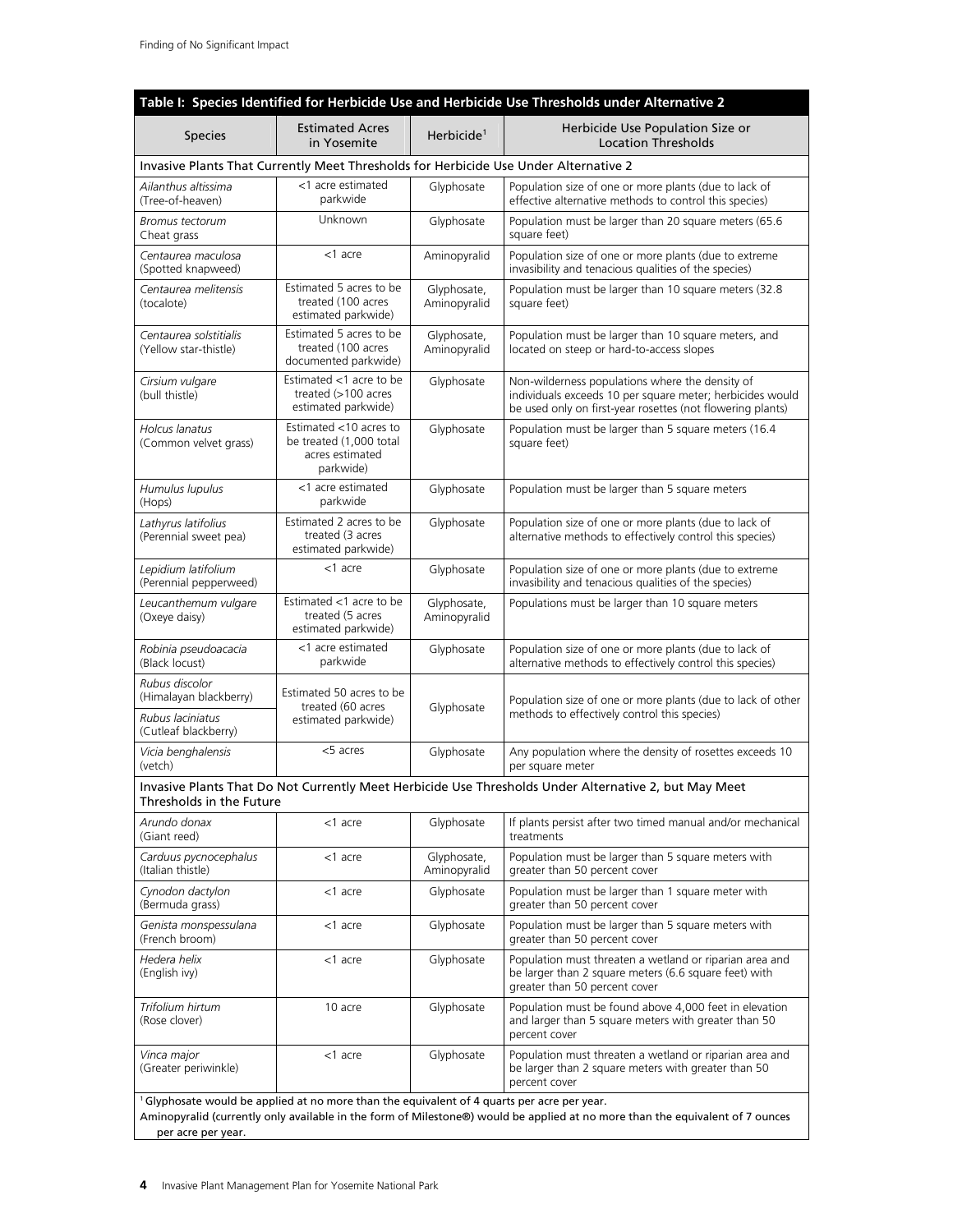Currently, 15 of the 22 invasive plant species proposed for herbicide use under Alternative 2 meet the specified population size and location criteria. Work crews would not use herbicides on the remaining seven species unless population sizes change to meet the thresholds identified in Table I. Program managers would also consider herbicide use for newly discovered invasive plants in the park if the California Invasive Plant Council or the California Department of Food and Agriculture List of Noxious Weeds consider the species an ecological threat.

Park staff will monitor to document the locations of invasive plants, determine whether management objectives were met, and ensure the effectiveness of control techniques. During an annual review of the program's management objectives, managers will incorporate new information from the research community. The projected lifespan of this plan is ten to fifteen years, as long as the plan continues to be effective, efficient, and the best strategy to meet management goals. The herbicides prescribed are expected to remain effective during this time span.

#### **Alternative 1: No Action Alternative**

The No Action alternative would maintain the status quo and provide a baseline from which to compare the action alternatives, evaluate the magnitude of proposed changes, and measure the environmental effects of those changes.

Under Alternative 1, current management practices and invasive plant management would continue in the park. Under the existing program, park employees and volunteers would continue to use existing techniques (both manual and mechanical) to detect and prevent invasive plant populations in the park from spreading into uninfested areas. Herbicides would not be used for invasive plant control. The extent of the land area in Yosemite treated for invasive plants would remain approximately the same over time. While densities of selected invasive plant populations may decrease, the park would not meet the goals of the Invasive Plant Management Plan EA.

#### **Alternative 3: Eradicate or Prevent the Spread of High-, Medium-High-, and Medium Priority Invasive Plants into Natural Habitats**

Under Alternative 3, the park would meet management objectives for medium-priority invasive species, as well as for high- and medium-high-priority species. Medium-priority species tend to occur in disturbed areas such as road corridors, campgrounds, parking lots, and staging areas. Medium-priority species do not have as great a potential to invade natural plant communities as do the higher-priority plants. Under Alternative 3, park crews would use herbicides to control up to 35 invasive plant species (out of 177 non-native plants in the park) if specific management objectives for each species cannot be met through other control methods and invasive plant populations met size thresholds. Two herbicides would be used – glyphosate and aminopyralid. Actions considered in Alternative 3 meet the criteria of the Wilderness Minimum Tool Requirements Analysis for the Invasive Plant Management Plan. This alternative would accept more herbicide use than Alternative 2.

## **Alternatives Considered but Dismissed**

The National Park Service considered a range of actions when developing possible alternatives for the Invasive Plant Management Plan. Of the actions analyzed, some were dismissed for one or more of the following reasons: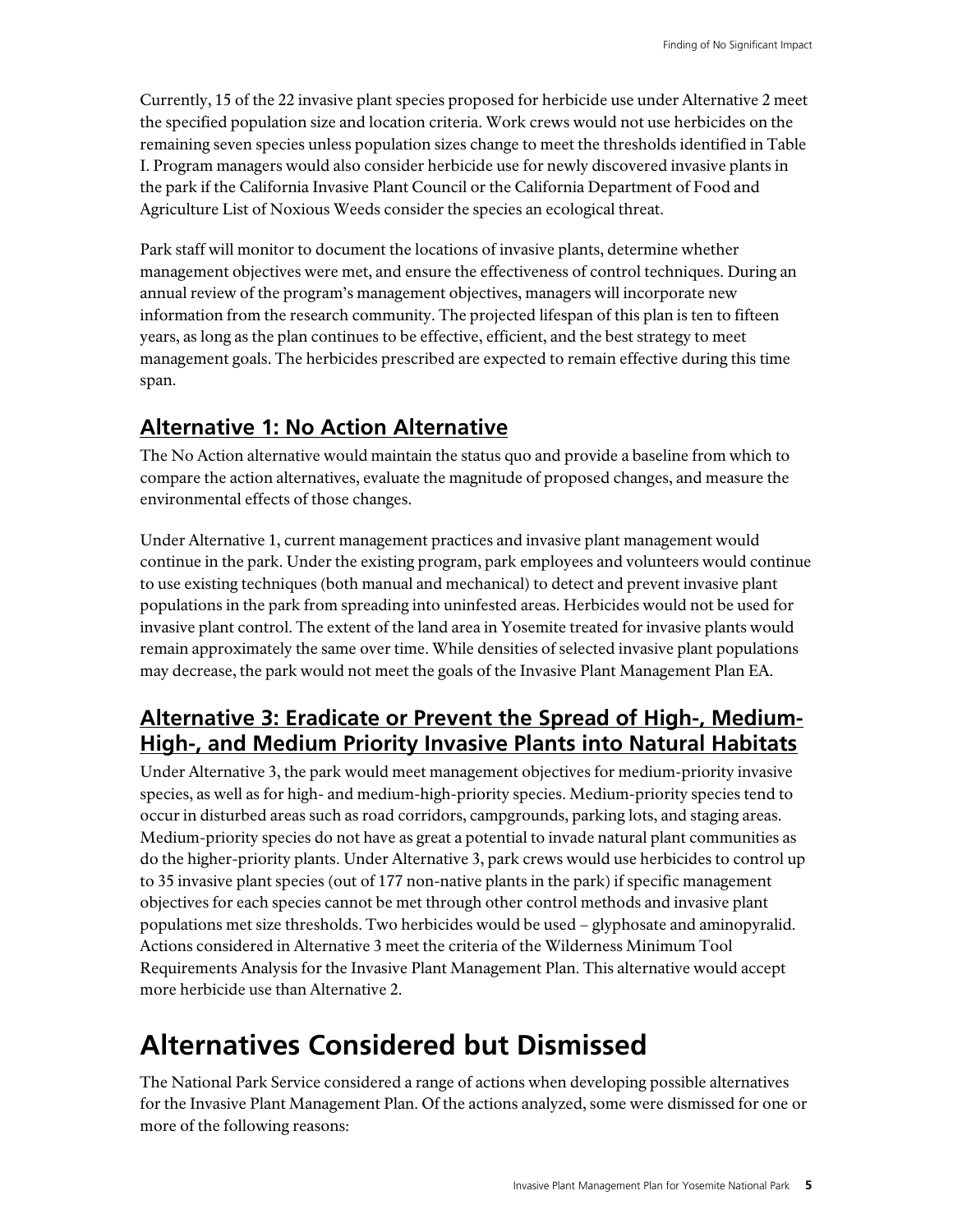- The action does not satisfy the program's purpose and need.
- **Less environmentally damaging options are available.**
- The action will cause unacceptable environmental, cultural, or social impacts.
- The action presents unacceptable risks or constraints with an associated increase in costs.
- The action will be inconsistent with law, regulation, or policy.

## **Use of Domestic Herbivores to Control Invasive Plant Populations**

Large mammalian herbivores such as goats and cattle can be used to manage invasive species. However, they can also cause unintended and unwanted secondary impacts by trampling or consuming native vegetation and by altering nutrient cycles. For example, goats have been shown to be effective at controlling yellow star-thistle. However, a majority of the yellow star-thistle in Yosemite is located on very steep slopes with thin soils that could be stripped of vegetation and topsoil if goats were released to control this species. As a result, this action was dismissed because it would cause unacceptable environmental impacts.

## **Use of New Biological Control Agents**

Biological control (also known as biocontrol) involves the introduction of herbivores or pathogens, such as insects or fungi, which infest invasive species and reduce their ability to persist and produce seeds. An effective biological control agent introduced to attack invasive plant populations must be highly host-specific. The biological control agent must only affect the target plant, and show little or no affinity for native species that could be closely related to the invasive plant. Biological control agents undergo rigorous laboratory and field testing by the U.S. Department of Agriculture and the State of California before approval for use in agricultural or natural settings.

Biocontrol has been used extensively to control invasive plant species in North America. Flea beetles (*Aphthona lacertosa* and *Aphthona nigriscutis*) have been used to reduce leafy spurge (*Euphorbia esula*). The beetle *Chrysolina quadrigemina* has been introduced to control populations of St. John's wort (*Hypericum perforatum*) (Harris 1988). Yosemite National Park introduced a chrysomelid beetle in Yosemite Valley to control St. John's wort in the 1980s. In 1994 and 1995, the peacock fly (*Chaetorellia australis*), the hairy weevil (*Eustonopus villosus*), and the false peacock fly (*Chaetorellia succinea*) were introduced in El Portal to help control yellow star-thistle.

In the foreseeable future, there are no invasive plant species in Yosemite that require the release of a biological control agent to meet management goals. If this situation changes, the only biocontrol agents covered under the Invasive Plant Management EA that will be released in Yosemite National Park are the four species that have been released in the past to control yellow star-thistle and St. John's wort. Park managers will consider the rerelease of these biocontrol agents only if new ecosystem-level threats emerge.

## **Use of Additional Herbicides for Invasive Plant Control**

Park managers considered six herbicides for use during the development of the Invasive Plant Management Plan. Two of the herbicides—glyphosate and aminopyralid—were accepted and proposed for use in specific situations under Alternatives 2 and 3. Program managers rejected the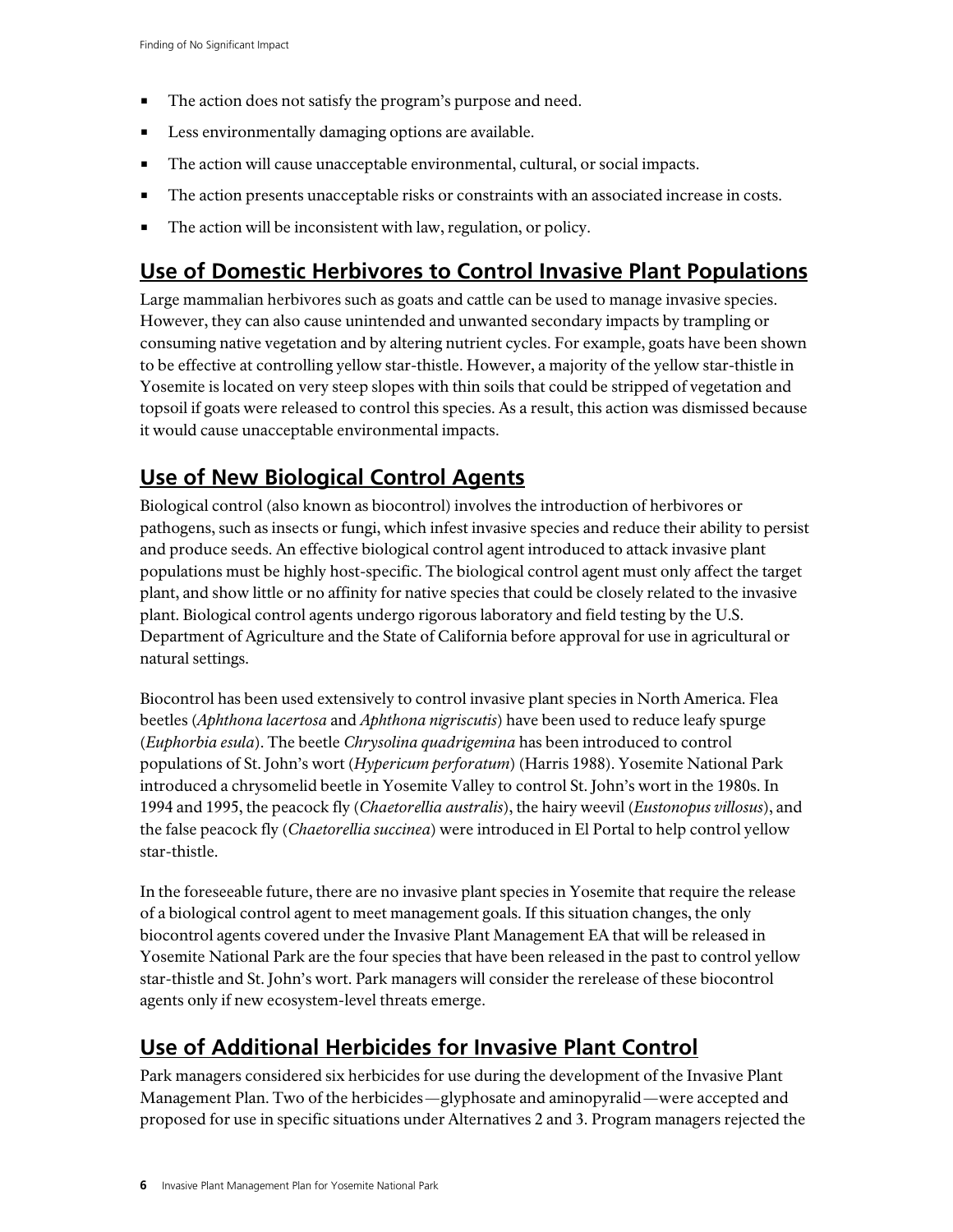use of four herbicides—triclopyr, imazapyr, clopyralid, and 2,4-D—to minimize environmental risks.

## **Use of Aircraft for Aerial Herbicide Application**

Program managers rejected the use of aircraft (such as airplanes and helicopters) for aerial application of herbicides or project logistics because less-intrusive options are available to meet management goals.

## **Environmentally Preferable Alternative**

The National Park Service is required to identify the environmentally preferable alternative in the environmental documents it produces for public review and comment. The National Park Service, in accordance with National Environmental Policy Act (NEPA) Section 101(b) (516 DM 4.10), defines the environmentally preferable alternative as the alternative that best promotes the national environmental policy. The Council on Environmental Quality's Forty Questions further defines the environmentally preferable alternative as "the alternative that causes the least damage to the biological and physical environment… [and that] best protects, preserves, and enhances historic, cultural, and native processes." The environmentally preferable alternative must meet the following six requirements described in Section 101 of NEPA:

- Fulfill the responsibilities of each generation as trustee of the environment for succeeding generations.
- Assure safe, healthful, productive, and aesthetically and culturally pleasing surroundings for all Americans.
- Attain the widest range of beneficial use of the environment without degradation, risk to health or safety, or other undesirable and unintended consequences.
- **Preserve important historic, cultural, and natural aspects of our national heritage and,** wherever possible, maintain an environment that supports diversity and variety of individual choice.
- Achieve a balance between population and resource use that will permit high standards of living and a wide sharing of life's amenities.
- **Enhance the quality of renewable resources and approach the maximum attainable recycling** of depletable resources.

Alternative 1, the No Action alternative, seeks to meet the environmental policy goals by using manual and mechanical invasive plant control techniques, without the use of herbicides. This alternative would not meet management objectives for the control of high-priority invasive plants. For example, particularly invasive species such as non-native blackberry and yellow star-thistle would continue to spread into uninfested areas because their rate of spread exceeds the ability of manual and mechanical methods to control these species. Highly valued resources such as wetland habitat, rare plant habitat, and scenic vistas would remain susceptible to invasive plant invasion. Over time, visitors would find an accelerated or exponential rate of deteriorating conditions in natural and scenic areas.

Alternative 2, the Selected Alternative, seeks to meet the environmental policy goals by initiating a program to protect uninfested areas of Yosemite National Park from invasions of high- and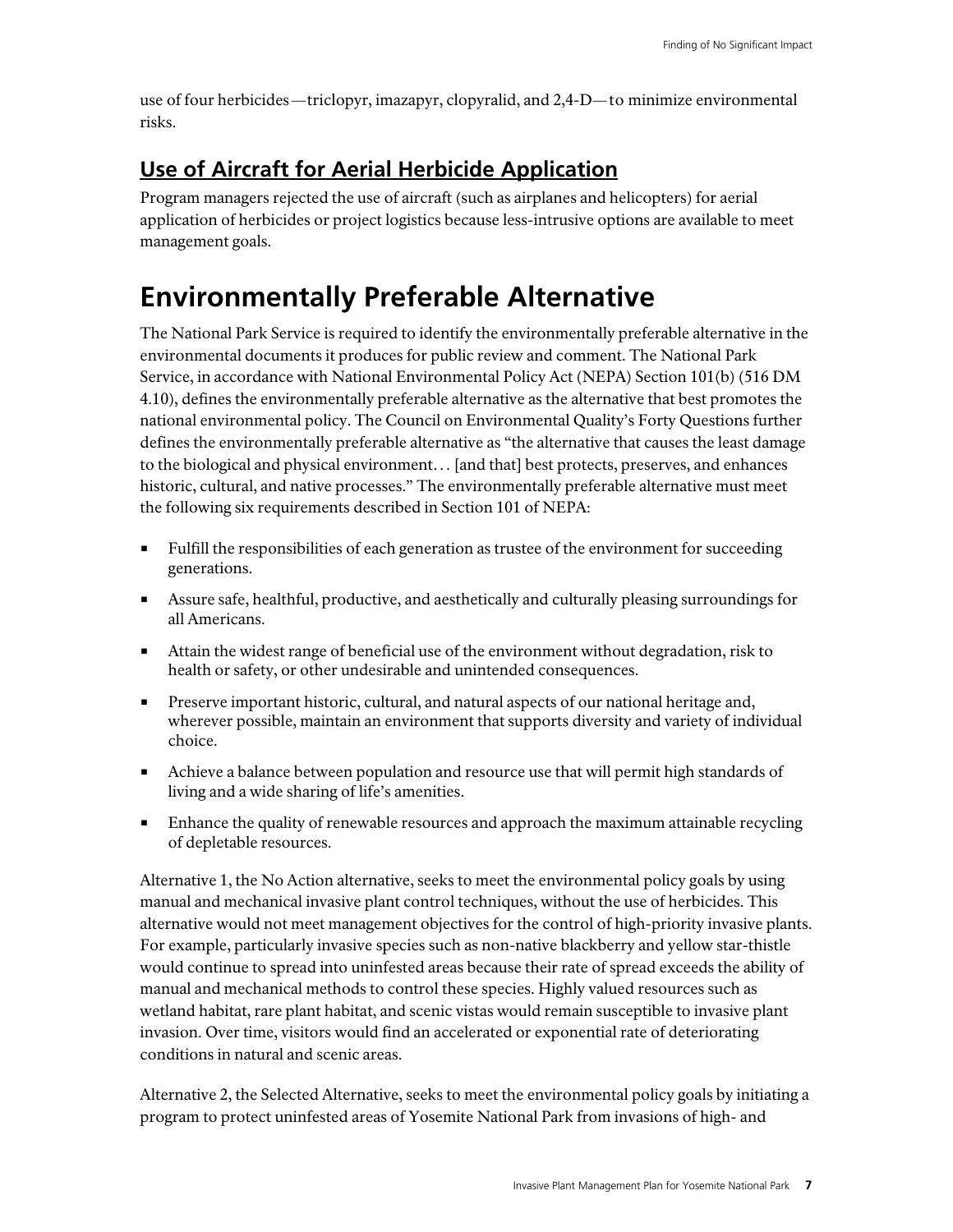medium-high-priority invasive plants. The park will selectively use herbicides if the park staff is unable to meet management objectives through the use of manual or mechanical control methods. The park will use two herbicides—glyphosate and aminopyralid—to control up to 22 identified invasive plant species that meet identified thresholds.

Alternative 3 seeks to meet the environmental policy goals by initiating a program to protect uninfested areas of Yosemite National Park from invasions of high-, medium-high-, mediumpriority invasive plants. The park would use herbicides if park staff is unable to meet management objectives by using manual or mechanical control methods, and to increase efficiency (i.e., allowing park staff to treat medium-priority invasive plants as well as high-priority invasive plants). The park would use two herbicides—glyphosate and aminopyralid—to control up to 35 identified invasive plant species that meet identified thresholds.

Alternative 1 would not use herbicides as an invasive plant control technique. As a result, there would be no potential for staff, visitor, or environmental safety hazards related to the use of herbicides. Under Alternatives 2 and 3, park staff would use low-toxicity herbicides to control certain species of invasive plants that have exceeded defined thresholds or that are difficult to eradicate or control using manual or mechanical techniques. The Selected Alternative will use the minimum amount of low-toxicity herbicides required to prevent the highest-priority invasive plants from spreading into natural communities inside the park. Herbicide use will drop off and remain low under the Selected Alternative as target invasive plant populations reach control objectives. Under Alternative 3, the park would meet management objectives for medium-priority invasive species, as well as high- and medium-high-priority species. Medium-priority species are found generally in disturbed areas such as road corridors, campgrounds, parking lots, and staging areas. As mentioned above, under Alternative 3, park crews would use herbicides to control up to 35 invasive plant species if objectives could not be met through other control methods and invasive plant populations met size thresholds. The amount of herbicide use is expected to remain the same over time under Alterative 3.

The Selected Alternative fulfills the responsibility of this generation as trustees of the environment for succeeding generations because it prescribes actions to effectively protect uninfested areas in Yosemite from biological, aesthetic, and cultural impacts of the park's most threatening invasive plants. Thus, the Selected Alternative will preserve important historic, cultural, and natural aspects of our national heritage. The Selected Alternative prescribes the minimum amount of low-toxicity herbicides required to meet management goals, thereby minimizing unforeseen safety risks. Herbicide use will comply with federal and state laws. Herbicide applicators will have proper training, certification, and supervision. The actions prescribed under Alternative 1 would not meet the management goals for invasive plants in Yosemite National Park, which aim to preserve the natural aspects of our national heritage. The actions prescribed under Alternative 3 would meet management goals for more invasive plants than the Selected Alternative, but these species are not as great of a threat to natural areas within Yosemite. The actions prescribed under Alternative 3 would also require more herbicide use, and for a sustained amount of time. Alternative 3 would not be consistent with integrated pest management goals, which aim to minimize herbicide use and unforeseen safety risks, among other goals. The Selected Alternative best meets the criteria of the environmentally preferable alternative under NEPA, as outlined in Section 101, of the alternatives analyzed for the Invasive Plant Management Plan.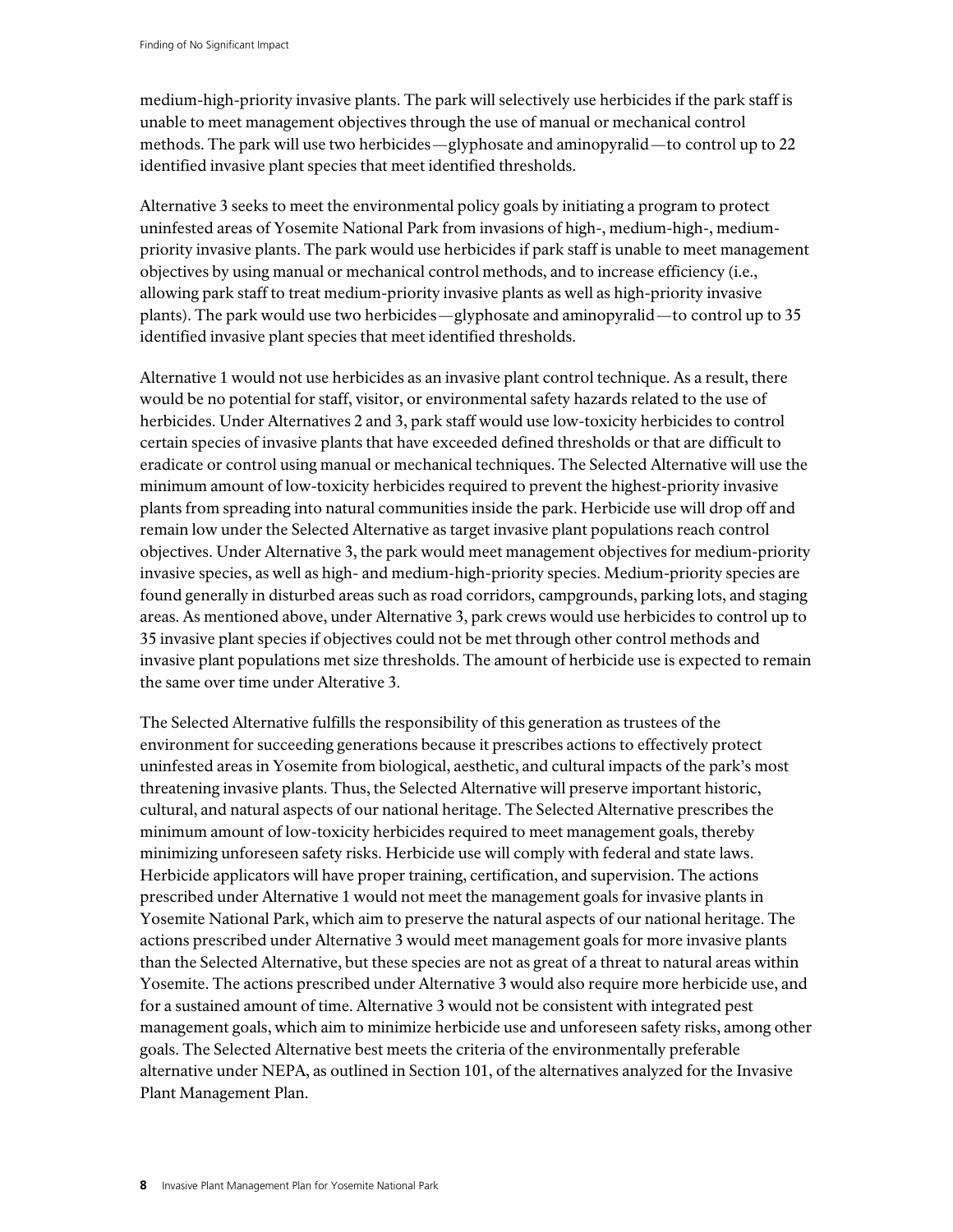## **Why the Selected Alternative Will Not Have a Significant Effect on the Human Environment**

The National Park Service analyzed the significance criteria provided in the Council on Environmental Quality's NEPA regulations (Section 1508.27) to determine if the Selected Alternative will have a previously undisclosed significant adverse effect on the human environment. The National Park Service has determined that none of the significance criteria are triggered under the Selected Alternative. No highly uncertain or controversial impacts, unique or unknown risks, or elements of precedence have been identified. Implementing the Selected Alternative will not violate any federal, state, or local environmental laws. The Selected Alternative will remove invasive plants that threaten the integrity of biological and other resources. There will be long-term, moderate, beneficial impacts on soil microorganisms and chemistry, wetlands, native vegetation, wildlife, special-status plants, wilderness character, and scenic resources. There will be a long-term minor beneficial impact on the American badger (*Taxidea taxus*) and great gray owl (*Strix nebulosa*), visitor experience, recreation, and park operations. There will be a long-term negligible beneficial impact on the valley elderberry longhorn beetle, willow flycatcher (*Empidonax trailii*) habitat, the Yosemite toad (*Bufo canorus*), California red-legged frog (*Rana aurora draytonii*), and the Sierra Nevada yellow-legged frog (*Rana sierrae*). Adverse impacts will include long-term, negligible, adverse impacts on hydrology and water quality, air quality, the park's sound environment. There would be negligible impact on the peregrine falcon (*Falco peregrinus anatum*), and bald eagle (*Haliaeetus leucocephalus*). There will be no effect on the Sierra Nevada red fox (*Vulpes vulpes necator*), California wolverine (*Gulo gulo*), Pacific fisher (*Martes pennanti*), or Sierra bighorn sheep (*Ovis canadensis californiana*). There will be no adverse effects on archeological resources or cultural landscapes. Short-term impacts with adverse effects will be reduced by the application of Best Management Practices and resource-specific mitigation measures (see Mitigation, below).

## **Soils**

Manual and mechanical invasive plant control techniques can disturb sensitive and other soil types. The use of herbicides in specific situations minimizes soil disturbance in sensitive soil types and in the vicinity of archeological sites. There will be a long-term moderate beneficial impact on soil microorganisms, soil chemistry, and hydrologic cycles, as the use of herbicides in selected locations minimizes soil disturbance. The limited use of integrated pest management techniques will have a short-term negligible adverse effect on soil quality as the selected herbicides break down rapidly after application. Overall, there will be long-term, moderate, beneficial impacts on soil microorganisms, soil chemistry, and hydrologic cycles as invasive plant populations are controlled and eradicated.

## **Hydrology and Water Quality**

As a result of agency comment, the National Park Service has increased the buffer zone for no herbicide use around standing or flowing water, from six feet to ten feet. Increased prevention, early detection, and monitoring under the Selected Alternative will have a negligible beneficial impact on water quality. The Selected Alternative will result in less sediment loading or turbidity than the No Action alternative because there would be less ground disturbance in sensitive soils where herbicides are used as a control technique rather than hand digging. Because there will be limited herbicide use with less ground disturbance in sensitive soils, and limited reductions in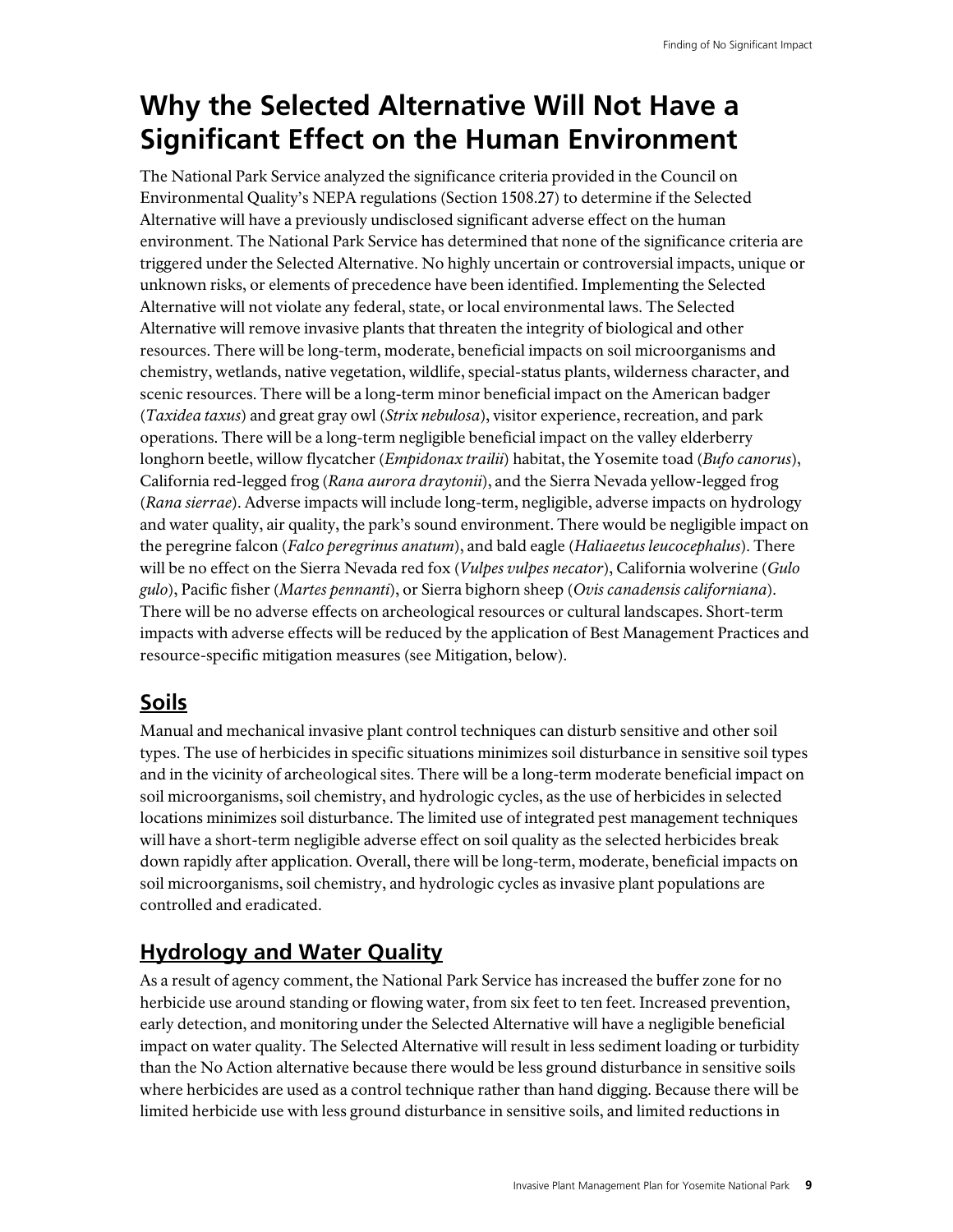other sources such as weed trimmers and equipment, the overall impact on water quality will be long term, negligible, and adverse.

#### **Wetlands**

Under the Selected Alternative, the National Park Service will not use herbicides in standing or flowing water, or on plants growing in standing water. There will be a buffer zone for no herbicide use around standing or flowing water. As a result of agency comment, the National Park Service has increased the buffer zone from 6 feet to 10 feet. As a result of public comment, work crews would use aquatic-approved formulations of glyphosate with an R-11 surfactant*, or an approved aquatic surfactant with lesser potential toxicity* in wetlands during a dry phase. Nonnative blackberry is an example of an invasive plant that can grow in wetlands with a dry phase. The environmental consequences analysis in the Invasive Plant Management Plan EA remains the same. Early detection and prevention measures will have a long-term minor beneficial impact on wetlands under the Selected Alternative. The use of herbicides will allow the park to meet management objectives for nine invasive plants with the potential to invade wetlands that otherwise will not be controlled using manual and mechanical techniques. The number of wetland acres the park could treat each year will increase, and the number of follow-up treatments will be reduced, thereby resulting in a short-term negligible adverse impact and a longterm moderate beneficial impact on wetlands in the park.

## **Vegetation**

Under the Selected Alternative, the park will meet management objectives for high- and mediumhigh-priority invasive plant species with the highest potential to invade natural communities. This will protect a variety of native plant communities, including foothill woodland, riparian, and meadow communities from the threat of non-native invasive plants. For example, the spread of non-native blackberry populations into meadow habitat will be halted, as will the spread of yellow star-thistle into foothill woodland communities. The use of integrated pest management techniques will greatly reduce the amount of ground disturbance and increase the treatment area each year. Overall, the Selected Alternative will result in a long-term moderate beneficial impact on native vegetation in the park.

## **Wildlife**

Actions proposed for the Selected Alternative will protect and increase the size of intact wildlife habitat in the park. The use of selected herbicides in concert with mitigation measures and labeling restrictions carries little to no risk to amphibians and other wildlife, given that there will be no aerial applications of herbicides. The judicious use of herbicides will also reduce the amount of ground disturbance that results from the use of manual and mechanical techniques. The Selected Alternative will result in a long-term moderate beneficial impact on wildlife in the park through maintaining natural plant communities and habitats throughout the park.

## **Special-status Plants**

The early detection and rapid response, prevention, prioritization, monitoring, research, and education practices in the Selected Alternative will reduce the risk of new invasive plant infestations in special-status plant habitat. Control methods prescribed in the Selected Alternative will have a long-term moderate beneficial impact on special-status plant species due to the potential to eliminate invasive yellow star-thistle and other invasive plants from special-status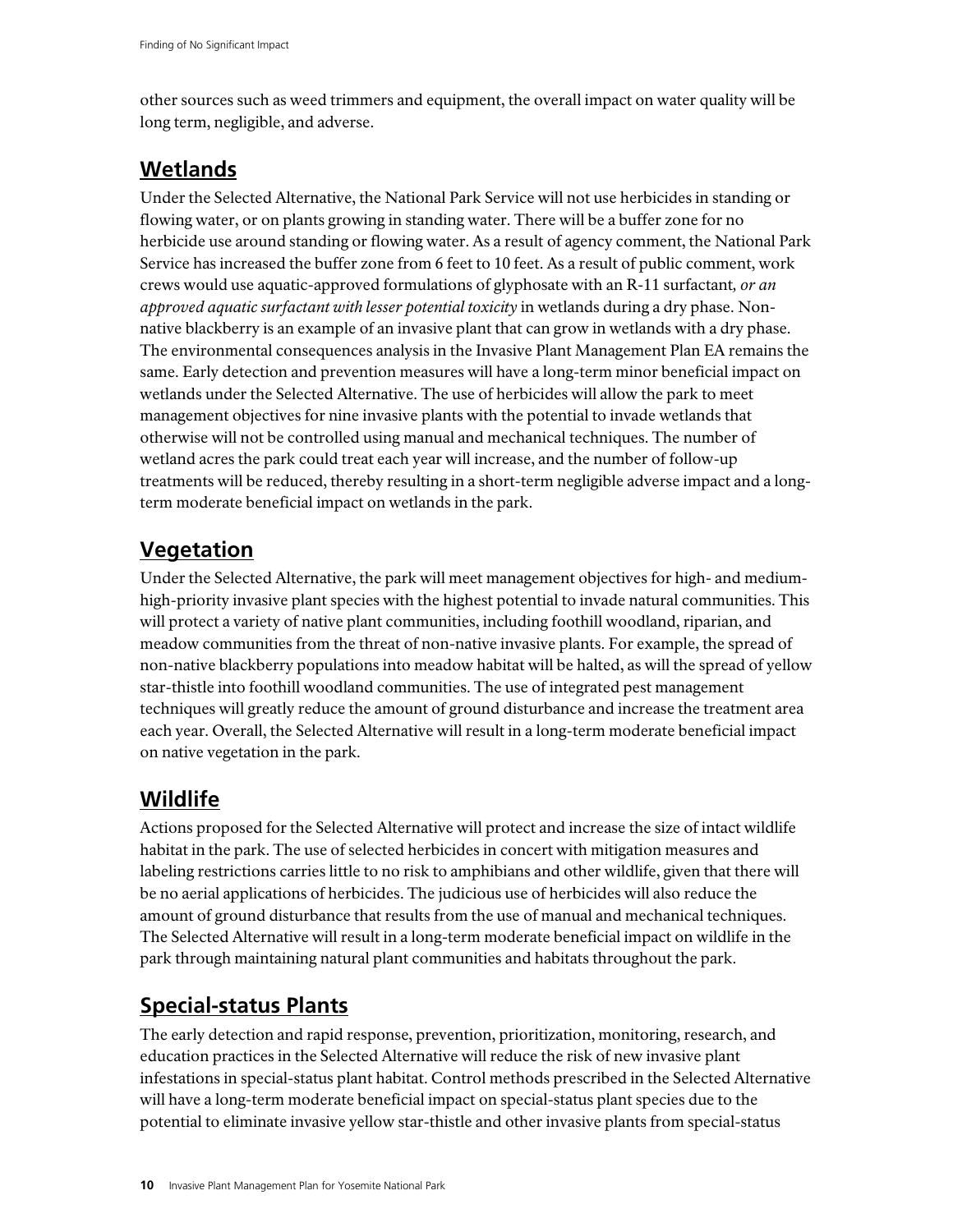species habitat. Overall, the actions prescribed in the Selected Alternative will have a long-term moderate beneficial impact on special-status plant habitat.

### **Special-status Wildlife**

As a result of informal consultation with the U.S. Fish and Wildlife Service (see the Coordination section) and public comment, the following mitigation measures have been added to the Invasive Plant Management Plan EA:

- No mechanical treatment or herbicide spraying will take place within 30 meters (100 feet) of elderberry shrubs (*Sambucus mexicana*) during the valley elderberry longhorn beetle flight season (typically occurring between mid-April and mid-June).
- $\blacksquare$  No mechanical treatment or herbicide spraying will take place within 9 meters (30 feet) of any elderberry shrubs. Within 9 meters (30 feet) of any elderberry shrub, only manual removal of invasive plants will take place.
- Pre-work surveys will be conducted in suitable California red-legged frog habitat prior to mechanical control of vegetation or the application of herbicides. If any listed frogs are found, work will not take place until the U.S. Fish and Wildlife Service is contacted.
- **Herbicides will not be applied within 750 meters (2,500 feet) of known breeding habitat for** the Yosemite toad. Above 2,100 meters (7,000 feet) in elevation, if invasive plant eradication activities are planned to take place in appropriate habitat for the toad in an area that has not been surveyed for the Yosemite toad, surveys will take place prior to control activities. Surveys will take place within two months after Yosemite toad breeding times, when the toad is in its tadpole stage.

Implementation of the Selected Alternative will contribute to the restoration of vegetation communities and habitat areas potentially supporting special status wildlife species in Yosemite. The impact analysis on the Yosemite toad has been revised from a long-term negligible adverse impact, to a negligible beneficial impact due to mitigation measures to protect aquatic and wetland habitats and wetland habitat that will be restored as invasive plants are removed. There will be a long-term minor beneficial impact on the American badger and great gray owl. There will be a long-term negligible beneficial impact on the valley elderberry longhorn beetle, willow flycatcher habitat. There will be negligible impacts on the peregrine falcon and bald eagle. There will be no effect on the Sierra Nevada red fox, California wolverine, Pacific fisher, or Sierra bighorn sheep.

## **Air Quality**

Increased prevention, early detection, and monitoring proposed under the Selected Alternative will have long-term negligible adverse impacts on air quality. The proposed use of integrated pest management techniques will result in long-term negligible adverse impacts on air quality.

## **Noise**

Existing noise disturbance regimes will continue during routine operations to control invasive plants. The use of hand tools will continue to generate small amounts of noise. The mechanical equipment currently used is comparable to mowers and weed trimmers used by the typical homeowner. The noise created by the actions in this alternative is small relative to the existing noise environment of the park. Noise from the activities described in the Selected Alternative will result in a negligible long-term adverse impact to the park's sound environment.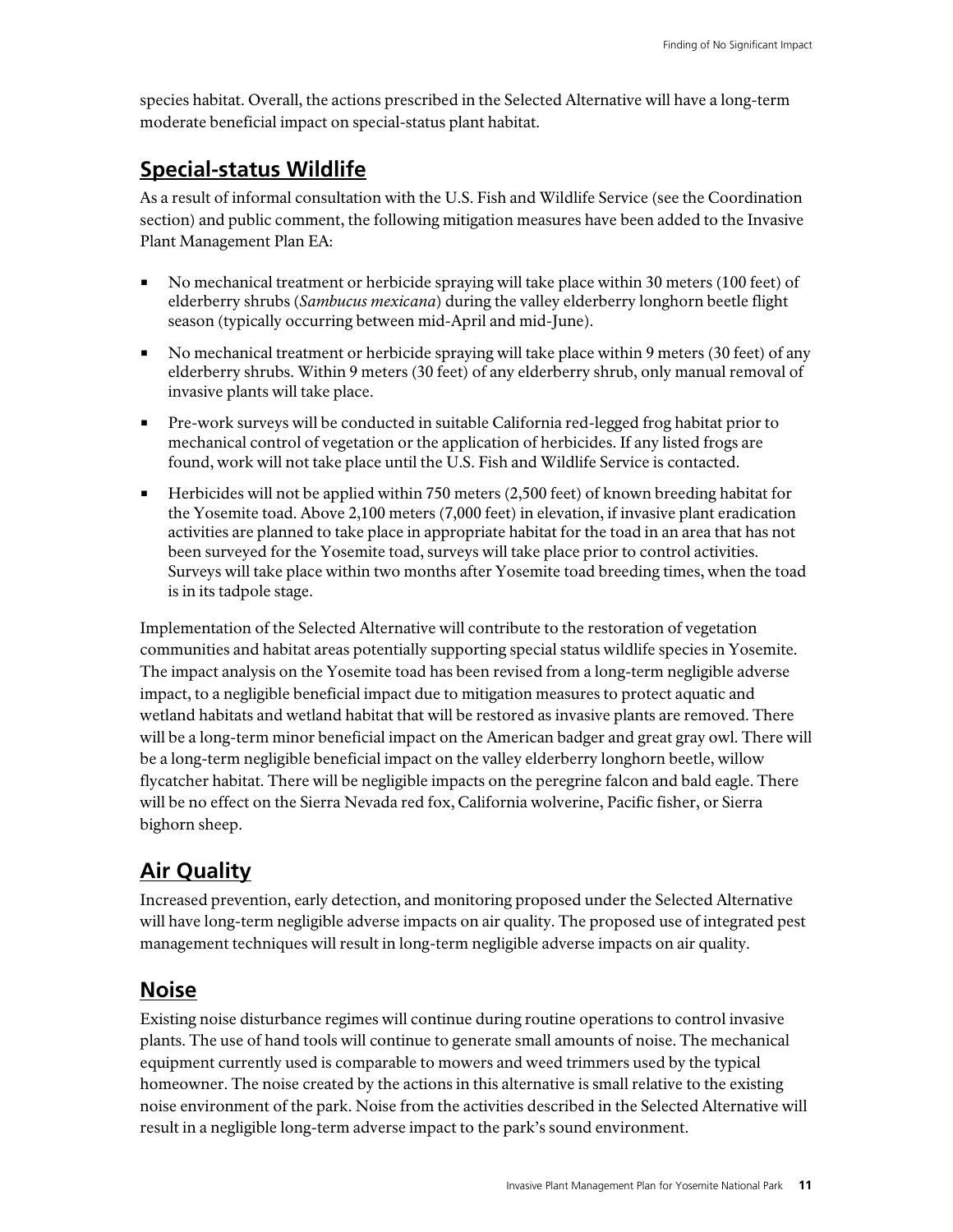### **Wilderness**

Early detection and prevention actions will have a long-term moderate beneficial impact on Wilderness values, as these actions will help prevent the invasion of non-native species into areas largely free of invasive plants. Hand-pulling invasive plants could temporarily create noticeable ground disturbance, resulting in a short-term moderate adverse impact and a long-term minor beneficial impact on Wilderness character.

## **Archeological Resources**

The control of invasive plants will require treatment measures that involve ground-disturbing activities. Although ground disturbance has the potential to damage or expose archeological resources, any impacts resulting from these treatment activities, the park will mitigate these impacts in accordance with procedures in the Yosemite Programmatic Agreement (NPS 1999). In some cases, these procedures could preclude the use of the control techniques proposed under the Selected Alternative. However, the use of herbicides in areas where ground disturbance is not permitted will allow those invasive plant populations to be controlled. There will be no adverse effects on archeological resources due to prevention or control efforts. Impacts due to invasive plant control activities will be mitigated in accordance with the Yosemite Programmatic Agreement such that no adverse effects on archeological resources will result.

## **American Indian Traditional Cultural Properties**

Invasive plant species will be controlled using treatment measures that require ground disturbance; these ground-disturbing treatment measures could damage or displace traditionally gathered plant populations. However, traditionally gathered plant populations can be impacted by the continued spread of invasive plants, and can generally benefit from the removal of invasive plants. Other kinds of non-archeological traditional cultural properties will not be affected. Herbicides will not be used where they could have a negative effect in traditional resource areas. The National Park Service will develop mitigation for potential impacts to traditional cultural properties on a case-by-case basis, in consultation with the appropriate American Indian Tribes. Overall, the Selected Alternative will result in no adverse effect.

## **Cultural Landscape**

The invasive plant management program under the Selected Alternative could reduce the spread of existing invasive plants that have the potential to alter the cultural landscape. Control methods could have a temporary impact on the cultural landscape directly after work crews remove invasive plants. After consultation with a historical landscape architect, the park will mitigate impacts related to invasive plant control activities in accordance with the Yosemite Programmatic Agreement (NPS 1999) such that no adverse effects on the cultural landscape will result.

## **Scenic Resources**

The Selected Alternative will result in a short-term minor adverse impact on scenic resources due to the impacts of control activities. There will be long-term moderate beneficial impacts on scenic resources as native vegetation is restored. The use of integrated pest management techniques under the Selected Alternative will increase the area of restored vegetation and allow the park to meet management goals.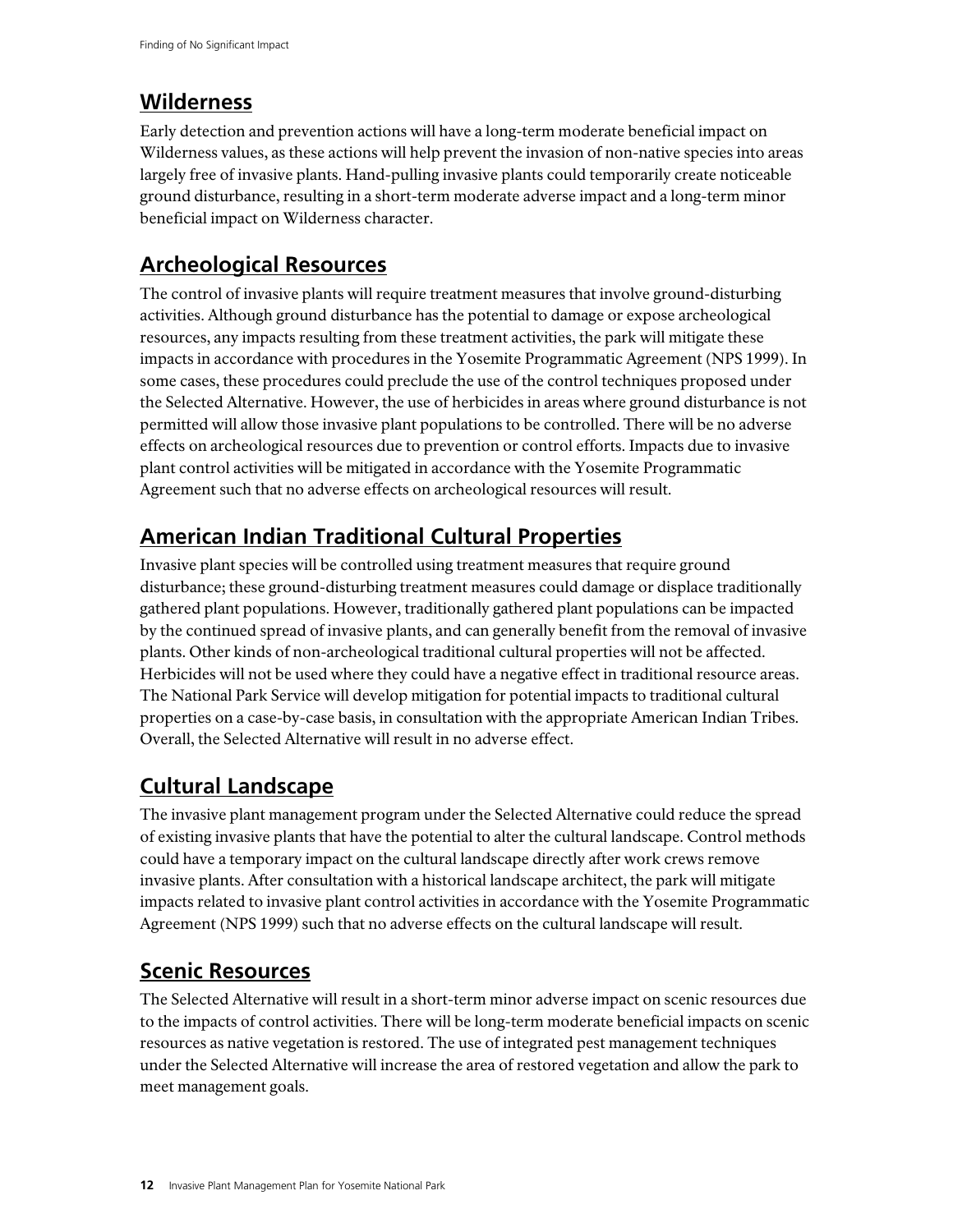## **Visitor Experience and Recreation**

The Selected Alternative will result in a short-term minor adverse impact on the visitor experience and recreation due to the localized effects of control activities. Overall, there will be a long-term minor beneficial impact on the visitor experience because this alternative will prevent invasive plants from continuing to adversely affect the character of the scenic landscape, altering the character of the scenic landscape, limiting access to natural areas in the park, and limiting the visibility of scenic historic views.

## **Park Operations**

Under the Selected Alternative, there will be a short-term moderate adverse impact on park operations resulting from increased staffing needs for prevention, early detection, control, monitoring, and outreach and education about invasive plants. With the use of herbicides, highpriority invasive plant populations will be eradicated in less time than without the use of herbicides. Invasive plant management efforts will result in a short-term minor adverse impact and a long-term minor beneficial impact on park operations.

## **Cumulative Impacts**

The Council on Environmental Quality describes a cumulative impact as follows:

 *…a "Cumulative impact" is the impact on the environment which results from the incremental impact of the action when added to other past, present, and reasonably foreseeable future actions regardless of what agency (federal or non-federal) or person undertakes such other actions. Cumulative impacts can result from individually minor but collectively significant actions taking place over a period of time.* 

The analysis for cumulative effects in the Invasive Plant Management Plan EA under all impact topics did not identify any significant cumulative impacts. In many cases, past impacts have been adverse, long term, and major. This is true in the case of the following impact topics: soil ecosystems in California, hydrology and water quality, wetlands, vegetation, special-status plants, air quality, noise, scenic resources, and park operations. Present and foreseeable future actions would contribute to reversing the major adverse impacts of past actions, and would produce long-term minor to moderate benefits. When combined with the benefits of the Selected Alternative the result is a long-term adverse minor impact. In the case of wildlife, special-status wildlife, and Wilderness, when adverse past, present, and foreseeable future impacts are combined with the beneficial impacts of the Selected Alternative, the effects are long term, adverse, and moderate. There would be no adverse cumulative effects on archeological resources, traditional cultural properties, or the cultural landscape. There would be long-term minor beneficial cumulative impacts on the visitor experience and recreational resources.

## **Non-impairment of Park Resources**

Pursuant to the 1916 Organic Act, the National Park Service has a management responsibility "to conserve the scenery and the natural and historic objects and the wildlife therein and to provide for the enjoyment of future generations." Therefore, the National Park Service cannot take an action that will "impair" park resources or values.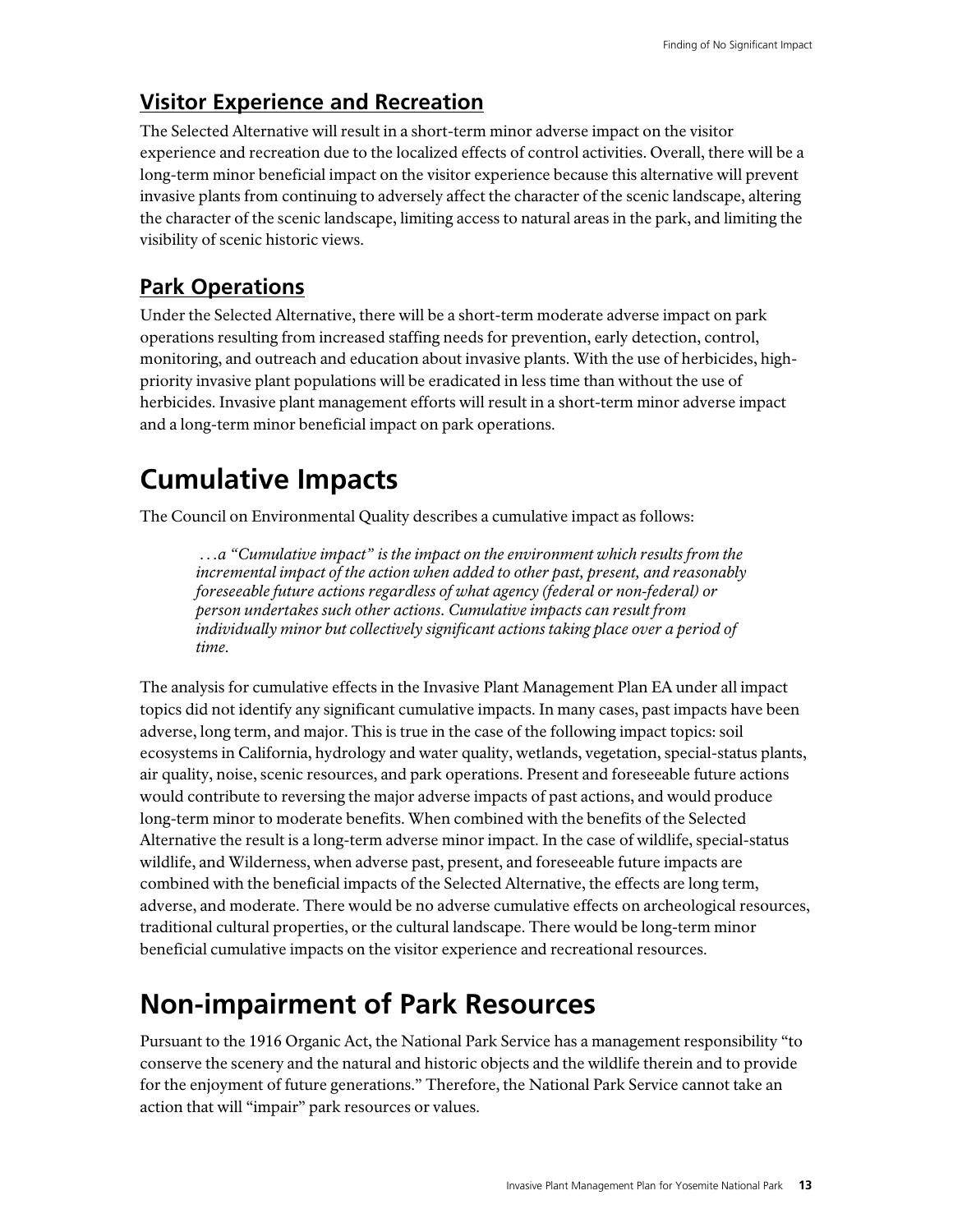Based on the analysis provided in the Invasive Plant Management Plan EA, the National Park Service concludes that implementation of the Selected Alternative – Eradicate or Prevent the Spread of High- and Medium-High-Priority Invasive Plants into Natural Habitats will have no major adverse impacts to a resource or value whose conservation is (1) necessary to fulfill specific purposes identified in the establishing legislation or proclamation of Yosemite National Park; (2) key to the natural or cultural integrity of Yosemite National Park or to opportunities for enjoyment of the park; or (3) identified as a goal in the park's General Management Plan or other relevant National Park Service planning documents. Consequently, implementation of the Selected Alternative will not violate the 1916 Organic Act.

## **Mitigation**

The mitigation measures presented in Table II have been incorporated into the Selected Alternative to avoid or reduce impacts to park resources.

## **Herbicide Use and Storage Protocol**

Herbicides will be handled only by those trained and certified by the California Department of Pesticide Regulation. All herbicides use will conform to U.S. Environmental Protection Agency (EPA), Occupational Safety and Health Administration (OSHA), and State of California work safety standards and pesticide regulations, as well as internal National Park Service work safety and integrated pest management policies.

All application methods will comply with label restrictions and involve the least amount of herbicide needed to achieve management goals. All weed control efforts will use focused application methods and ensure that only specific targeted plants are affected. Only herbicides appropriate for the targeted species will be used within Yosemite National Park, including designated Wilderness, and they will be applied as prescribed by their label and as approved by the regional integrated pest management coordinator. Manufacturer's guidelines will be followed at all times.

## **Application Equipment**

Work crews will abide by the following protocols for herbicide application equipment:

- Work crews will keep herbicide application equipment in good working order and routinely evaluate equipment for leaks, cracks, loose fittings, bad gaskets, signs of spillage, or any other indication of real or potential leakage.
- Work crews will equip spray equipment with pressure-limiting valves and check valves to reduce pressure at the wand tip and to prevent dripping. Work crews will install specialized tips to aid in control of droplet size and to reduce potential for herbicide drift.
- Filters will be embedded in the sprayer wand to keep debris out of the spray nozzle and to ensure an even and predictable spray pattern.
- Crews will routinely calibrate spray equipment to ensure proper functioning and desired application rates.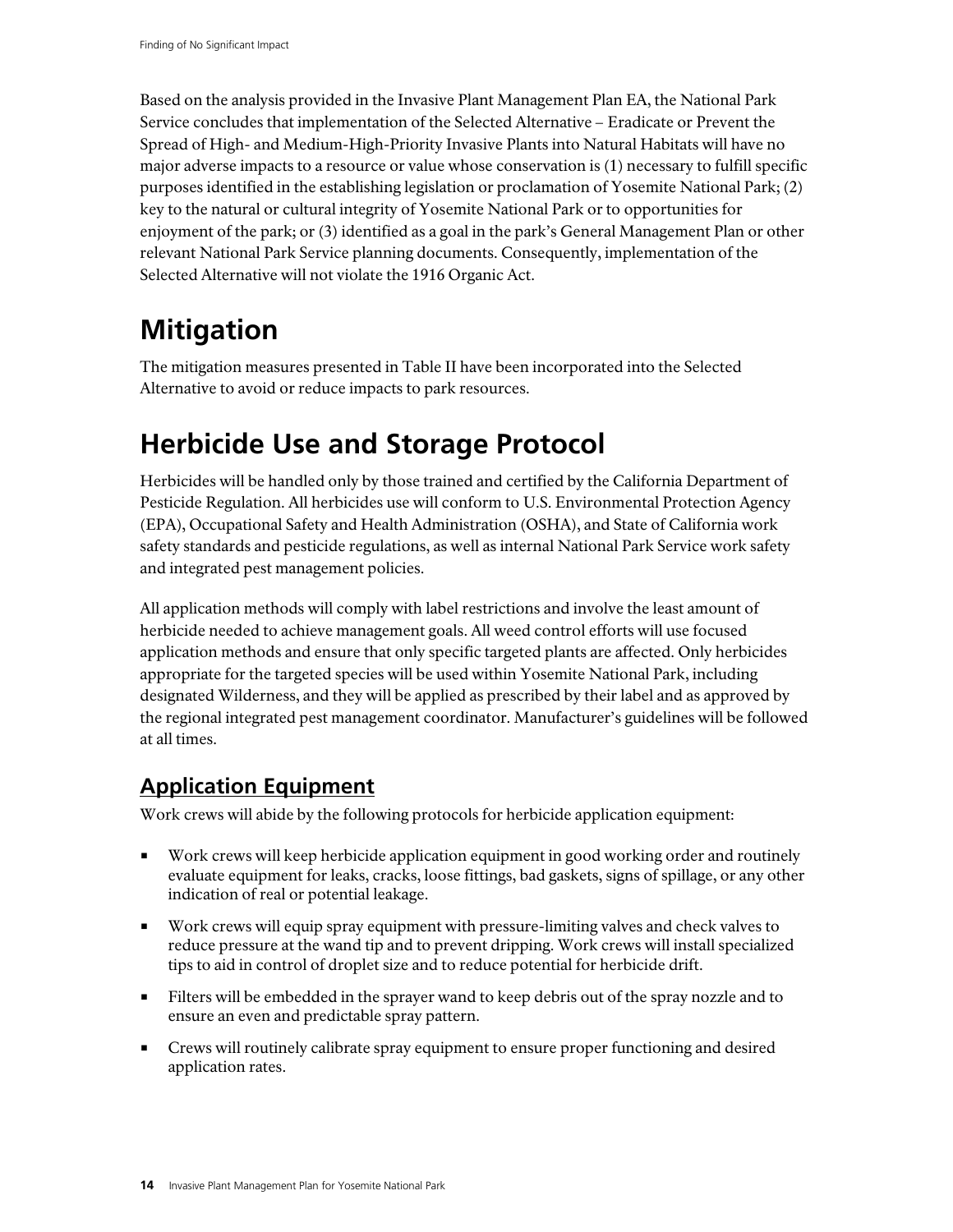| <b>Table II. Mitigation Measures</b>                                                                                                                                                                                                                                                                                                                                                                                                                                                                                                                                                                                                                                                      |                                                  |                                                                                        |                           |
|-------------------------------------------------------------------------------------------------------------------------------------------------------------------------------------------------------------------------------------------------------------------------------------------------------------------------------------------------------------------------------------------------------------------------------------------------------------------------------------------------------------------------------------------------------------------------------------------------------------------------------------------------------------------------------------------|--------------------------------------------------|----------------------------------------------------------------------------------------|---------------------------|
|                                                                                                                                                                                                                                                                                                                                                                                                                                                                                                                                                                                                                                                                                           | <b>Impact Topic</b>                              | Responsibility                                                                         | <b>Critical Milestone</b> |
| <b>NATURAL RESOURCES</b>                                                                                                                                                                                                                                                                                                                                                                                                                                                                                                                                                                                                                                                                  |                                                  |                                                                                        |                           |
| • During the annual planning phase of invasive plant control activities, the National Park Service shall determine whether special-<br>status plant species are present in the area. If special-status species occur in the proximity of invasive plant control activities,<br>the park shall develop site-specific mitigations to ensure no adverse effects to special-status plant species. If federally<br>protected plant species are discovered in proposed work areas, the U.S. Fish and Wildlife Service will be consulted, and no<br>control activities will take place until that consultation is complete. Currently, no federally listed plants are documented in the<br>park. | Special-status plants<br>Special-status wildlife | Yosemite National Park<br>program manager<br>Yosemite National Park<br>project manager | Planning phase            |
| During the planning phase of invasive plant control activities, biologists shall determine whether invasive plant control<br>$\blacksquare$<br>measures will take place in likely habitat for special-status wildlife. If invasive plant control work will take place in likely<br>special-status wildlife habitat, surveys will be conducted before any type of invasive plant control measures will be performed.<br>In the event that special-status wildlife occupy areas planned for treatment with herbicides, chemical treatments will not be<br>conducted, and managers will develop site-specific mitigations to ensure no adverse effects to special-status wildlife.           |                                                  |                                                                                        |                           |
| • No mechanical treatment or herbicide spraying will take place within 30 meters (100 feet) of elderberry shrubs during the<br>flight season (typically occurring between mid-April and mid-June).                                                                                                                                                                                                                                                                                                                                                                                                                                                                                        |                                                  |                                                                                        |                           |
| • No mechanical treatment or herbicide spraying will take place within 9 meters (30 feet) of any elderberry shrubs. Within 9<br>meters (30 feet) of any elderberry shrub, only manual removal of invasive plants will take place.                                                                                                                                                                                                                                                                                                                                                                                                                                                         |                                                  |                                                                                        |                           |
| • Pre-work surveys will be conducted in suitable California red-legged frog habitat prior to mechanical control of vegetation or<br>the application of herbicides. If any listed frogs are found, work will not take place until the U.S. Fish and Wildlife Service is<br>contacted.                                                                                                                                                                                                                                                                                                                                                                                                      |                                                  |                                                                                        |                           |
| Herbicides will not be applied within 750 meters (2,500 feet) of known breeding habitat for the Yosemite toad. Above 7,000<br>feet in elevation, if invasive plant eradication activities are planned to take place in appropriate habitat for the toad in an area<br>that has not been surveyed for the Yosemite toad, surveys will take place prior to control activities. Surveys will take place<br>within two months after Yosemite toad breeding times, when the toad is in its tadpole stage.                                                                                                                                                                                      |                                                  |                                                                                        |                           |
| • Work crews will not apply herbicides in standing water, or within 9 meters (10 feet) of standing water.                                                                                                                                                                                                                                                                                                                                                                                                                                                                                                                                                                                 |                                                  |                                                                                        |                           |
| In the case of non-native blackberry, work crews will cut down and remove plant foliage prior to herbicide treatments. Later in<br>the year, or the following year, work crews will follow up with foliar spray herbicide treatments on resprouts, which will not<br>have developed berries. This will reduce the risk of wildlife or humans ingesting sprayed berries.                                                                                                                                                                                                                                                                                                                   |                                                  |                                                                                        |                           |
| • Program managers shall schedule invasive plant activities when such activities are least likely to disturb great gray owls and<br>other special-status birds.                                                                                                                                                                                                                                                                                                                                                                                                                                                                                                                           |                                                  |                                                                                        |                           |
| The park shall revegetate or reseed treatment areas with native species if areas require revegetation after invasive plant control<br>activities.                                                                                                                                                                                                                                                                                                                                                                                                                                                                                                                                         |                                                  |                                                                                        |                           |
| If weed control efforts leave areas devoid of vegetation, the park shall implement erosion control methods as needed.                                                                                                                                                                                                                                                                                                                                                                                                                                                                                                                                                                     |                                                  |                                                                                        |                           |
| " Prior to leaving weed control areas, all crews shall inspect boots, clothing, and equipment, and shall remove any seeds, dirt,<br>mud, or other debris that might contain invasive plant seeds or propagules.                                                                                                                                                                                                                                                                                                                                                                                                                                                                           |                                                  |                                                                                        |                           |
| - All equipment shall be kept clean and free of mud, dirt, vegetative debris, or other materials that could contribute to the<br>spread of weeds in the park.                                                                                                                                                                                                                                                                                                                                                                                                                                                                                                                             |                                                  |                                                                                        |                           |
| • Park vehicles shall be kept clean, and parked outside of invasive plant populations.                                                                                                                                                                                                                                                                                                                                                                                                                                                                                                                                                                                                    |                                                  |                                                                                        |                           |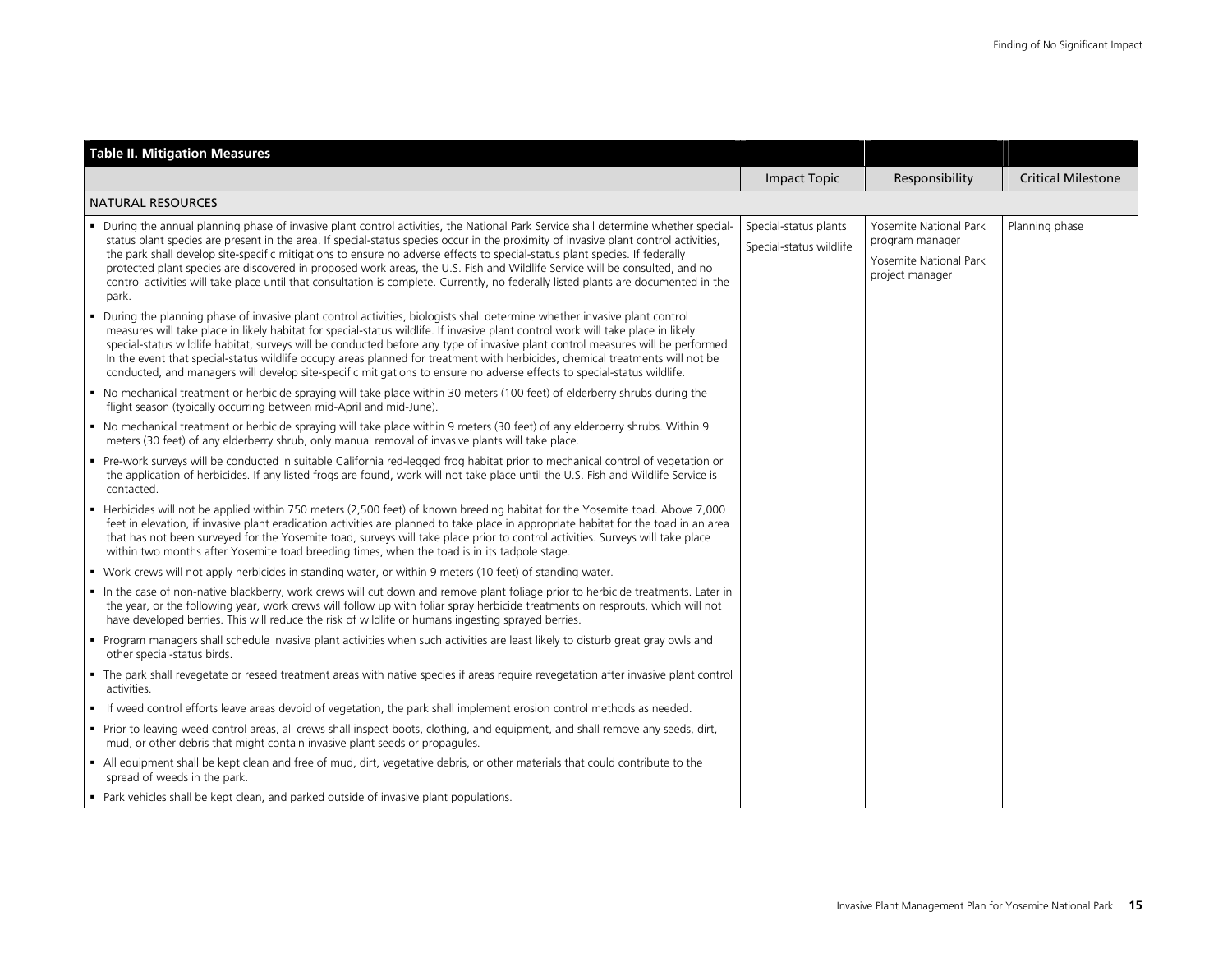| <b>Table II. Mitigation Measures</b>                                                                                                                                                                                                                                                                    |                                           |                                                                                         |                                                             |
|---------------------------------------------------------------------------------------------------------------------------------------------------------------------------------------------------------------------------------------------------------------------------------------------------------|-------------------------------------------|-----------------------------------------------------------------------------------------|-------------------------------------------------------------|
|                                                                                                                                                                                                                                                                                                         | <b>Impact Topic</b>                       | Responsibility                                                                          | <b>Critical Milestone</b>                                   |
| NATURAL RESOURCES (continued)                                                                                                                                                                                                                                                                           |                                           |                                                                                         |                                                             |
| • Work crews shall properly dispose of viable seeds and plant materials to prevent the spread of noxious weeds.                                                                                                                                                                                         |                                           |                                                                                         |                                                             |
| - All vegetation crews shall be "Bear Aware" by using appropriate food handling and storage techniques.                                                                                                                                                                                                 |                                           |                                                                                         |                                                             |
| • Should pack stock be required to support invasive plant prevention or control activities, stock would be fed only certified<br>weed-free feed.                                                                                                                                                        |                                           |                                                                                         |                                                             |
| <b>CULTURAL RESOURCES</b>                                                                                                                                                                                                                                                                               |                                           |                                                                                         |                                                             |
| Prior to any ground-disturbing activity, the park shall consult with National park Service archeologists. Archeologists shall<br>review proposed treatments for the development of mitigation strategies to ensure no adverse impacts to archeological<br>resources.                                    | Archeological<br>Resources                | <b>Yosemite National Park</b><br>program manager                                        | Planning phase and<br>concurrent with project<br>activities |
| During the planning phase of invasive plant control activities, managers will coordinate with the Park Historic Preservation                                                                                                                                                                            | <b>Traditional Cultural</b><br>Properties | Yosemite National Park<br>project manager                                               |                                                             |
| Officer and Native American Liaison to consult associated American Indian Tribes to ensure no adverse impacts to traditional<br>cultural properties or resources.                                                                                                                                       | Cultural Landscape                        |                                                                                         |                                                             |
| • The park shall not conduct ground-disturbing activities on identified archeological sites without prior approval from the park<br>archeologist. A professionally qualified archeological monitor will be present as recommended by the park archeologist.                                             |                                           |                                                                                         |                                                             |
| " During the planning phase of invasive plant control activities, project managers shall consult with National Park Service cultural<br>landscape architect to ensure no adverse impacts to historic cultural landscapes.                                                                               |                                           |                                                                                         |                                                             |
| . The park shall incorporate the protection of cultural resources in annual training programs for invasive plant work crews.                                                                                                                                                                            |                                           |                                                                                         |                                                             |
| - The park shall not remove non-native vegetation that is a critical component of American Indian cultural properties.                                                                                                                                                                                  |                                           |                                                                                         |                                                             |
| <b>AIR QUALITY</b>                                                                                                                                                                                                                                                                                      |                                           |                                                                                         |                                                             |
| The park shall use low-smoke, two-cycle oil in all two-cycle equipment employed to control non-native plants.                                                                                                                                                                                           | Air Quality                               | Yosemite National Park                                                                  | Concurrent with project                                     |
| As equipment powered by two-cycle engines wears out and becomes irreparable, it shall be replaced with equivalent four-<br>stroke equipment, if such equipment exists and has sufficient power-to-weight ratios to be practical in the field.                                                           |                                           | program manager,<br>Yosemite National Park<br>project manager                           | activities                                                  |
| <b>NOISE</b>                                                                                                                                                                                                                                                                                            |                                           |                                                                                         |                                                             |
| . Plant management crews shall not leave motorized equipment running when it is not in use.                                                                                                                                                                                                             | Noise                                     | Yosemite National Park                                                                  | Concurrent with project                                     |
| • All work that generates noise levels above 76 decibels near residential or visitor use areas shall be performed between 8:00<br>a.m. and 5:00 p.m.                                                                                                                                                    |                                           | program manager,<br>Yosemite National Park<br>project manager                           | activities                                                  |
| *WILD AND SCENIC RIVER CORRIDORS                                                                                                                                                                                                                                                                        |                                           |                                                                                         |                                                             |
| • During the planning phase of invasive plant control activities, managers shall fill out and submit the Wild and Scenic River<br>Invasive Plant Control Questionnaire (Appendix J in the Invasive Plant Management Plan EA) to determine if Section 7<br>Determinations are necessary for the project. | Wild and Scenic River<br>Act Compliance   | Yosemite National Park<br>program manager,<br>Yosemite National Park<br>project manager | Prior to and concurrent<br>with project activities          |
| • Work crews shall not apply herbicides below the ordinary high water mark of Wild and Scenic Rivers or their tributaries.                                                                                                                                                                              |                                           |                                                                                         |                                                             |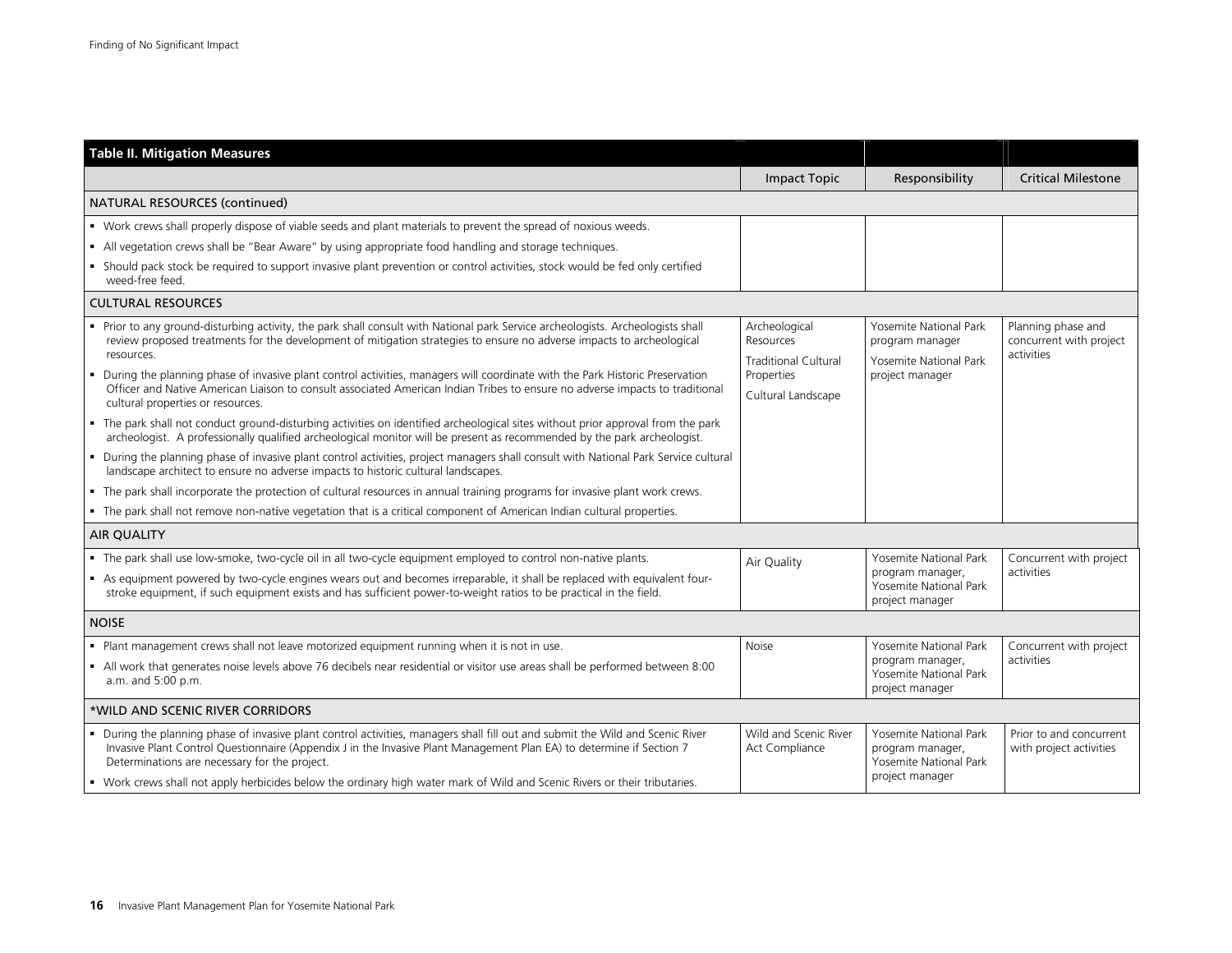| <b>Table II. Mitigation Measures</b>                                                                                                                                                                                                                                                                                                                                                            |                               |                                                                      |                                                    |
|-------------------------------------------------------------------------------------------------------------------------------------------------------------------------------------------------------------------------------------------------------------------------------------------------------------------------------------------------------------------------------------------------|-------------------------------|----------------------------------------------------------------------|----------------------------------------------------|
|                                                                                                                                                                                                                                                                                                                                                                                                 | <b>Impact Topic</b>           | Responsibility                                                       | <b>Critical Milestone</b>                          |
| <b>BIOLOGICAL CONTROL</b>                                                                                                                                                                                                                                                                                                                                                                       |                               |                                                                      |                                                    |
| • Only biological control agents approved by the U.S. Dept. of Agriculture Animal and Plant Health Inspection service will be<br>used.                                                                                                                                                                                                                                                          |                               |                                                                      |                                                    |
| • When considering the use of a biological control agent, the program manager will confirm its use is necessary and that all<br>other treatment options are either not acceptable or feasible.                                                                                                                                                                                                  |                               |                                                                      |                                                    |
| " Before a biological control agent is released, the resource specialist will receive approval from the National Integrated Pest<br>Management Coordinator to release the agent.                                                                                                                                                                                                                |                               |                                                                      |                                                    |
| • The transport, handling, and release of biological control agents will be in accordance with all permit conditions. The park will<br>report annual releases of biological control agents to the Regional Integrated Pest Management Coordinator.                                                                                                                                              |                               |                                                                      |                                                    |
| • The number of biological control agents released will account for the size and density of the treatment area and the number<br>of agents required to maintain a viable biological control agent population.                                                                                                                                                                                   |                               |                                                                      |                                                    |
| • Releases will be synchronized with the time period when the host plant is present. Biological control agents will be released at<br>times of the day when they will not disperse from the treatment area.                                                                                                                                                                                     |                               |                                                                      |                                                    |
| Surveys for biological control agents will be completed several times during the season to monitor biological control agents.<br>٠.                                                                                                                                                                                                                                                             |                               |                                                                      |                                                    |
| <b>WILDERNESS</b>                                                                                                                                                                                                                                                                                                                                                                               |                               |                                                                      |                                                    |
| • Before program managers consider herbicide use, invasive plant populations shall be at an ecosystem-level threat to<br>Wilderness character and resources, determined to be the minimum tool for control, and meet the location and size<br>thresholds.                                                                                                                                       | Wilderness                    | Yosemite National Park<br>program manager,<br>Yosemite National Park | Prior to and concurrent<br>with project activities |
| • Herbicide use shall meet the conditions of the Wilderness Minimum Tool Requirements Analysis for the Invasive Plant<br>Management Plan.                                                                                                                                                                                                                                                       |                               | project manager                                                      |                                                    |
| • Crews shall follow "Leave No Trace" camping and work protocols.                                                                                                                                                                                                                                                                                                                               |                               |                                                                      |                                                    |
| • Crews shall be limited to legal group size limits (15 in trailed areas, 8 in off-trail areas).                                                                                                                                                                                                                                                                                                |                               |                                                                      |                                                    |
| • Crews shall minimize the need for pack-stock support.                                                                                                                                                                                                                                                                                                                                         |                               |                                                                      |                                                    |
| . Work crews shall follow the Herbicide Use Protocol in the Invasive Plant Management Plan.                                                                                                                                                                                                                                                                                                     |                               |                                                                      |                                                    |
| <b>VISITOR AND EMPLOYEE SAFETY</b>                                                                                                                                                                                                                                                                                                                                                              |                               |                                                                      |                                                    |
| . The National Park Service shall work with residents, parents, and other interested parties to develop the most appropriate<br>solutions for high-priority invasive plant control on playing fields or playgrounds on National Park Service lands and the El<br>Portal Administrative Site. Invasive plant control efforts shall not take place without prior notification of local residents. | Visitor Use and<br>Recreation | Yosemite National Park<br>program manager,<br>Yosemite National Park | Prior to and concurrent<br>with project activities |
| *On Mariposa County and Mariposa Unified School District land assignments and leases, and other land assignments in<br>Yosemite National Park, the National Park Service shall work with agencies and partners to achieve integrated pest<br>management goals.                                                                                                                                  |                               | project manager                                                      |                                                    |
| . The National Park Service shall provide all necessary Personal Protection Equipment, except footwear, to park employees,<br>interns, and volunteers. Depending on the task, this equipment includes (but is not limited to) hard hats, gloves, eye<br>protection, snake gaiters, Kevlar chaps, hearing protection, mesh face shields, and reflective vests.                                   |                               |                                                                      |                                                    |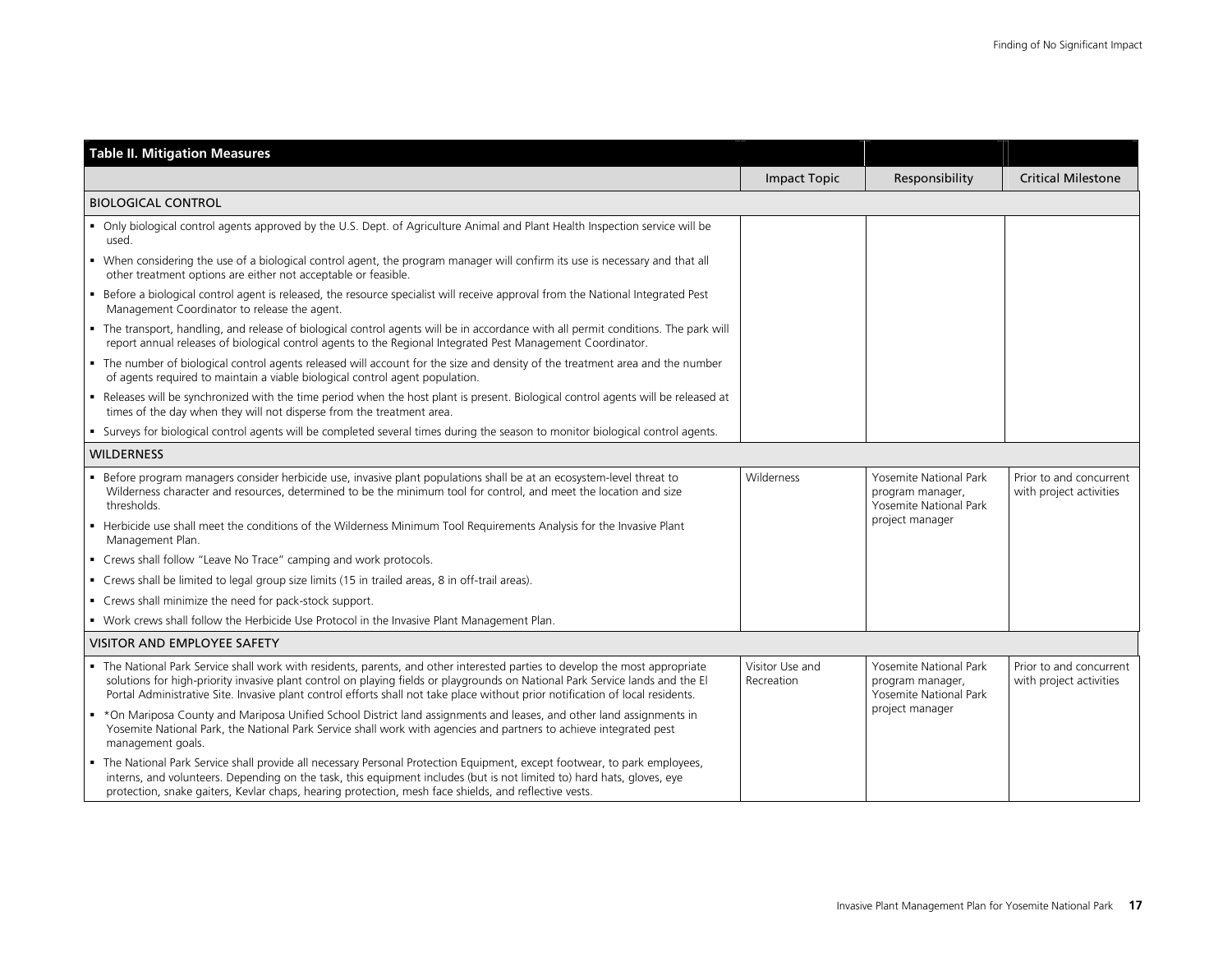| <b>Table II. Mitigation Measures</b>                                                                                                                                                                                                                                                                                                                                                                                                             |                     |                |                           |
|--------------------------------------------------------------------------------------------------------------------------------------------------------------------------------------------------------------------------------------------------------------------------------------------------------------------------------------------------------------------------------------------------------------------------------------------------|---------------------|----------------|---------------------------|
|                                                                                                                                                                                                                                                                                                                                                                                                                                                  | <b>Impact Topic</b> | Responsibility | <b>Critical Milestone</b> |
| VISITOR AND EMPLOYEE SAFETY (continued)                                                                                                                                                                                                                                                                                                                                                                                                          |                     |                |                           |
| Prior to project implementation and continuing throughout, all employees shall receive safety training, including (but not<br>limited to) dangerous plants and animals, heat-related health issues, fall protection, hazmat protection (for gas and oil<br>associated with power tools), working around heavy equipment, traffic safety, defensive driving, and first-aid/Cardio-vascular<br>Resuscitation.                                      |                     |                |                           |
| • Prior to project implementation and during control activities, the park shall develop and follow an Oil and Hazardous Materials<br>Spill Prevention, Control, and Countermeasure Plan to address hazardous materials storage, spill prevention, and response.<br>Work crews will review the requirements of the plan with appropriate park staff, such as dispatch, rangers and appropriate<br>state and federal agencies, on an annual basis. |                     |                |                           |
| • Crews shall be familiar with, maintain, and carry spill response kits.                                                                                                                                                                                                                                                                                                                                                                         |                     |                |                           |
| • Crews shall maintain and carry first-aid supplies for hazmat exposure accidents.                                                                                                                                                                                                                                                                                                                                                               |                     |                |                           |
| • With the exception of fuel used for cooking or lighting fires while camping, crews shall not store hazardous or flammable<br>chemicals in the field overnight. All overnight storage shall occur in appropriate locked facilities.                                                                                                                                                                                                             |                     |                |                           |
| • Crews shall carry spill response materials, including absorbent pads and other materials to contain hazardous material spills,<br>into the field.                                                                                                                                                                                                                                                                                              |                     |                |                           |
| • Crews shall inspect all equipment for leaks on a daily basis.                                                                                                                                                                                                                                                                                                                                                                                  |                     |                |                           |
| • Crews shall use absorbent pads when refueling equipment (including hand-held equipment) and shall not refuel equipment in<br>wetland areas or in the River Protection Overlay. Fuel containers brought into the field shall be stored on absorbent pads, on<br>level ground, and away from working power equipment.                                                                                                                            |                     |                |                           |
| • When working on road shoulders, workers shall wear appropriate PPE (e.g., reflective vests or jackets) and shall use<br>appropriate signage or traffic control to ensure the safety of workers and visitors.                                                                                                                                                                                                                                   |                     |                |                           |
| • When working in construction areas, workers shall wear appropriate PPE (e.g., hard hats, eye and hearing protection) and shall<br>obey site control rules (such as sign in and out) as defined by the entity (National Park Service or contractor) that controls the<br>construction site.                                                                                                                                                     |                     |                |                           |
| • Weed control workers (including park workers, as well as interns, volunteers, and contract labor) shall correctly wear all PPE<br>that is appropriate to the job.                                                                                                                                                                                                                                                                              |                     |                |                           |
| • Volunteers shall not operate power tools or motorized equipment.                                                                                                                                                                                                                                                                                                                                                                               |                     |                |                           |
| • The park Safety Office shall be notified in the event of a hazardous materials spill. All spills shall be documented.                                                                                                                                                                                                                                                                                                                          |                     |                |                           |
| • When working on road shoulders, workers shall wear appropriate PPE (e.g., reflective vests or jackets) and shall use<br>appropriate signage or traffic control to ensure the safety of workers and visitors.                                                                                                                                                                                                                                   |                     |                |                           |
| • When working in construction areas, workers shall wear appropriate PPE (e.g., hard hats, eye and hearing protection) and shall<br>obey site control rules (sign in and out, etc) as defined by the entity (National Park Service or contractor) that controls the<br>construction site.                                                                                                                                                        |                     |                |                           |
| • Weed control workers (including park workers, as well as interns, volunteers, and contract labor) shall correctly wear all PPE<br>that is appropriate to the job.                                                                                                                                                                                                                                                                              |                     |                |                           |
| • Volunteers shall not operate power tools or motorized equipment.                                                                                                                                                                                                                                                                                                                                                                               |                     |                |                           |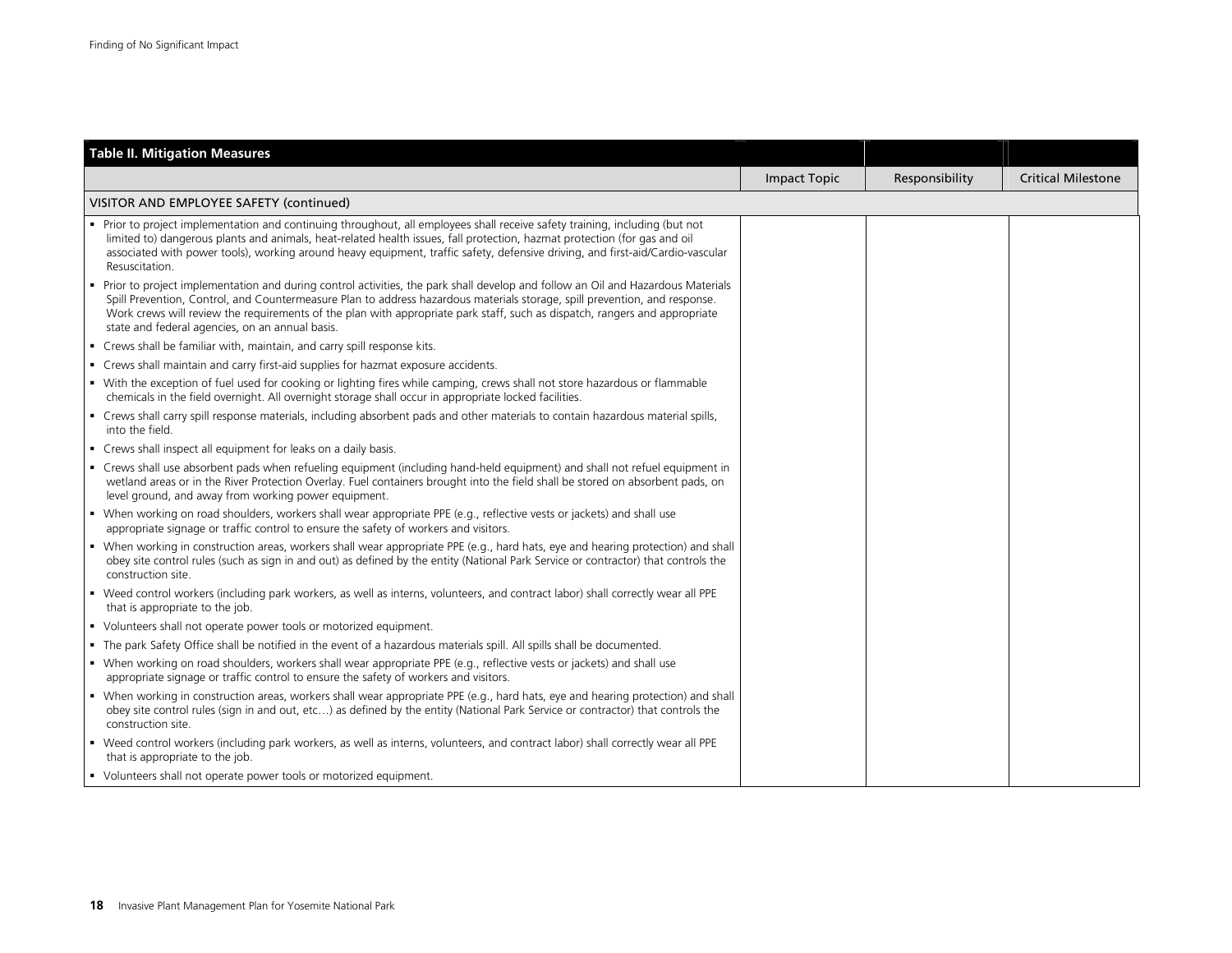| <b>Table II. Mitigation Measures</b>                                                                                                                                                                                                                                                                                                                                                                                                                                                                                                                                                                                     |              |                                                               |                           |
|--------------------------------------------------------------------------------------------------------------------------------------------------------------------------------------------------------------------------------------------------------------------------------------------------------------------------------------------------------------------------------------------------------------------------------------------------------------------------------------------------------------------------------------------------------------------------------------------------------------------------|--------------|---------------------------------------------------------------|---------------------------|
|                                                                                                                                                                                                                                                                                                                                                                                                                                                                                                                                                                                                                          | Impact Topic | Responsibility                                                | <b>Critical Milestone</b> |
| I HERBICIDE USE                                                                                                                                                                                                                                                                                                                                                                                                                                                                                                                                                                                                          |              |                                                               |                           |
| - The Herbicide Use and Storage Protocol for the Invasive Plant Management Plan shall be followed.                                                                                                                                                                                                                                                                                                                                                                                                                                                                                                                       |              | Yosemite National Park                                        | Prior to and concurrent   |
| The park shall develop an herbicide use, storage, and safety plan for each treatment area to ensure the safety of workers and<br>visitors, as well as to prevent soil and/or water contamination. The plan shall include sequence of treatment, dates, times,<br>locations, herbicide trade name, U.S. EPA registration numbers, authorized uses, chemical composition, formulation, original<br>and applied concentration, application rates of active ingredient, and equipment used for application. The plan shall also<br>include information on herbicide transportation and storage, as well as herbicide safety. |              | program manager,<br>Yosemite National Park<br>project manager | with project activities   |
| Invasive plant program managers shall develop annual work plans that identify timing and locations of planned herbicide use.<br>Herbicide treatment shall not take place outside of identified locations. Information shall be made available to the public via<br>the Yosemite National park website and other print media, prior to herbicide application.                                                                                                                                                                                                                                                             |              |                                                               |                           |
| Figure Herbicide application methods, equipment, and rates shall be selected to minimize the potential for drift and off-target<br>impacts while meeting invasive species management objectives.                                                                                                                                                                                                                                                                                                                                                                                                                         |              |                                                               |                           |
| All use of herbicides with a U.S. EPA registration number must be approved by the National Park Service Pesticide Use Proposal<br>System and designated integrated pest management coordinator. Annual pesticide use logs shall be filled out in the National<br>Park Service approval system.                                                                                                                                                                                                                                                                                                                           |              |                                                               |                           |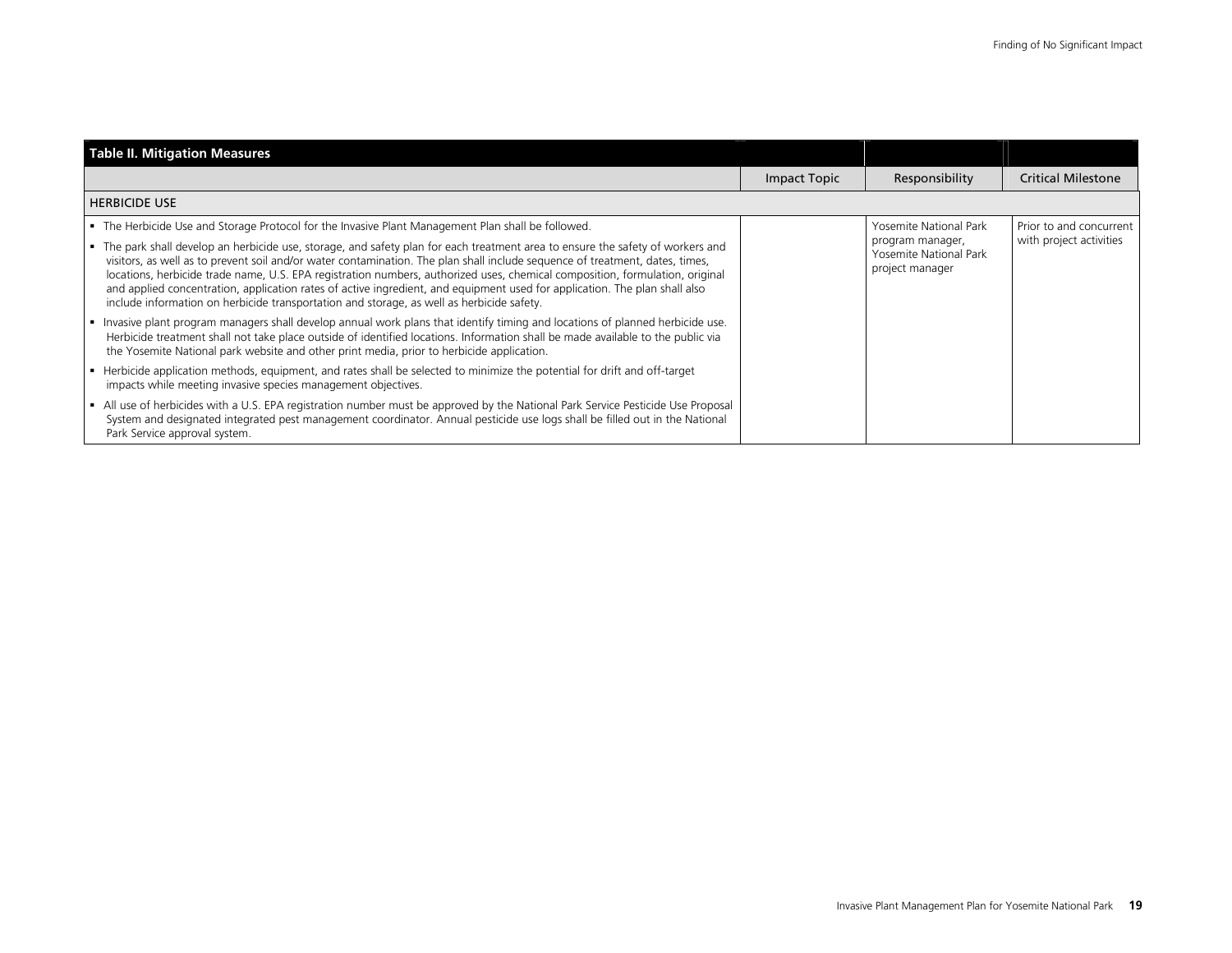- Crews will attempt to schedule work such that spray equipment will be empty at the end of the work day; however, if not possible, the spray equipment will be tagged to indicate contents, stored in a plastic containment tub, and secured in a locked pesticide holding facility.
- At the end of any work week (or at the end of the day if sprayers will not be used the following day), work crews will empty backpack sprayers into appropriate officially labeled containers. Containers will then be secured in a locked pesticide holding facility.
- **Empty containers will be triple rinsed the same day as emptied in accordance with California** Department of Pesticide regulations. Wastewater will be retained in containers labeled as "Pesticide Waste Water," and the rinsed containers will list the pesticides contained. Wastewater will be stored, labeled, and handled in the same manner as herbicides. This wastewater will either be reused to dilute additional herbicide for application or disposed of semiannually as chemical waste by the Park Safety Office. After the containers are triple rinsed, they will be labeled as "Triple-Rinsed Pesticide Containers."
- Backpack sprayers will be kept upright when in use.
- During transport or storage, backpack content will be labeled and stored in a U.S. EPAapproved plastic containment tub.
- Dye will be added to the herbicide to make all applications visible; workers will be able to see exactly where the herbicide is being applied. Dye is non-colorfast and fades after two to three weeks.
- Herbicide application will not take place when winds are at greater than 10 miles per hour. Meteorological conditions such as temperature and relative humidity will be taken into account before and during spray hours.
- As stated above, pressure-limiting valves and check valves will be used to prevent dripping at the wand tip when not spraying.

### **Herbicide Handling and Mixing**

Procedures for the handling of pesticides are provided on the pesticide labels. Label guidelines will be followed at all times.

When conditions permit, mixing and loading will occur in developed areas prior to being deployed in the field. A containment tub will be used to catch spills if it is deemed necessary to mix and load in the field. The mixer will be donned with appropriate personal protection equipment (PPE). If an accidental spill were to occur, it will be immediately contained and the contaminant appropriately disposed of. It is a violation of federal law to use herbicides in a manner inconsistent with product labels.

The following precautions will be followed:

- Work crews will wear Occupational Safety and Health Administration-approved safety gear for herbicide handling.
- Mixing will never take place near surface water sources such as streams, rivers, lakes, and riparian areas.
- An air gap will be maintained between any fresh water source and equipment to avoid backsiphoning into the clean water.
- Mixing will take place over a plastic containment tub.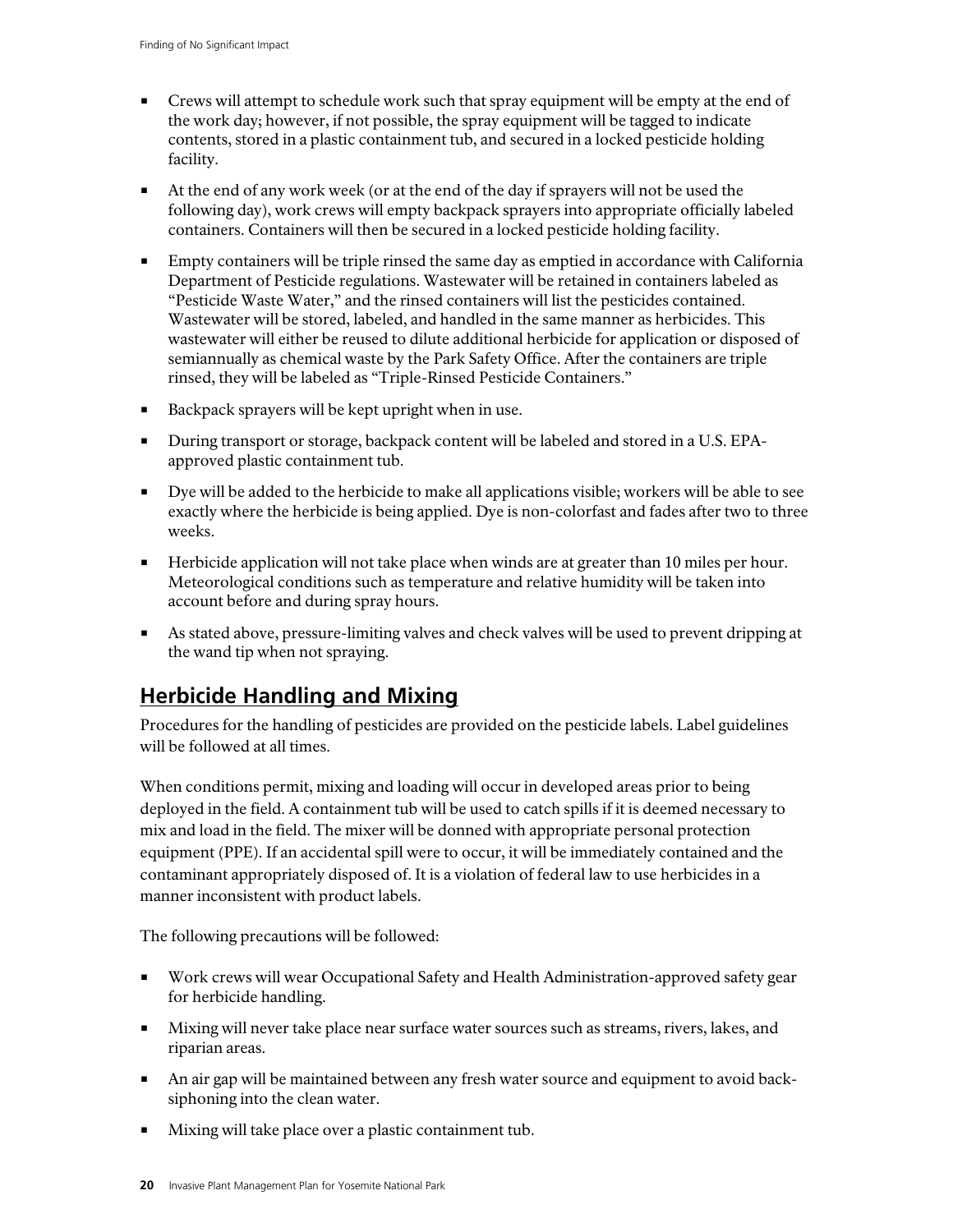Mixers will wear appropriate PPE while mixing and loading. Such PPE includes, but is not limited to, face shields, chemical-resistant gloves, long pants, long-sleeved shirts, impervious aprons, and respirators.

#### **Spill Prevention/Response**

In case of an accidental herbicide spill, and to prevent accidental spills, work crews will follow these protocols:

- Contact the appropriate authorities.
- Crew members will maintain and have access to a spill response kit while applying herbicides.
- When not in use, all herbicide and application equipment will be stored in clearly labeled and locked facilities. These facilities will be posted with appropriate placards and will contain copies of all material safety data sheets (MSDSs) and product labels, emergency response information, and supplies and equipment needed for spill control. An inventory of facility contents will be maintained off site.
- Work crews will follow product label guidelines and wear appropriate Personal Protection Equipment.

### **Spill Response**

- Consult product labels and MSDSs to determine response and safety protocols.
- Report spills as warranted by information provided on pesticide container labels and MSDSs.
- Wear appropriate Personal Protection Equipment when handling a spill. Crews will be familiar with, maintain, and carry a spill response kit at all times.
- Spill response kits will include a shovel, empty containers, dedicated miscellaneous tools, hose and hose clamps, duct tape, booms and socks, plastic tarp, heavy plastic bags, absorbent material, and spare hardware (nuts, bolts, and screws).

## **Stopping or Containing Spills**

- **IDENTIFY Analysis 1** Identify any spilled product and consult product labels and MSDSs for safety protocols.
- **Prevent additional spillage first if can be done safely.**
- If in a building or pickup bed, use absorbent material to soak up liquid.
- If on the ground, use booms or socks, then shovel and scrape earth to form dikes to contain the spill. Use plastic sheeting and absorbent material as needed.
- Flag the spill area to indicate parameters.
- As soon as spill is contained, notify the Safety Officer who will determine whether the spill is minor (can be handled using readily available resources) or major (requiring the notification of appropriate authorities).

### **Collecting Spilled Pesticides and Material**

 If not in contact with soil, collect spilled liquid with absorbent material and put into heavy plastic bags or containers. Label, store, and dispose of the contents in the appropriate manner.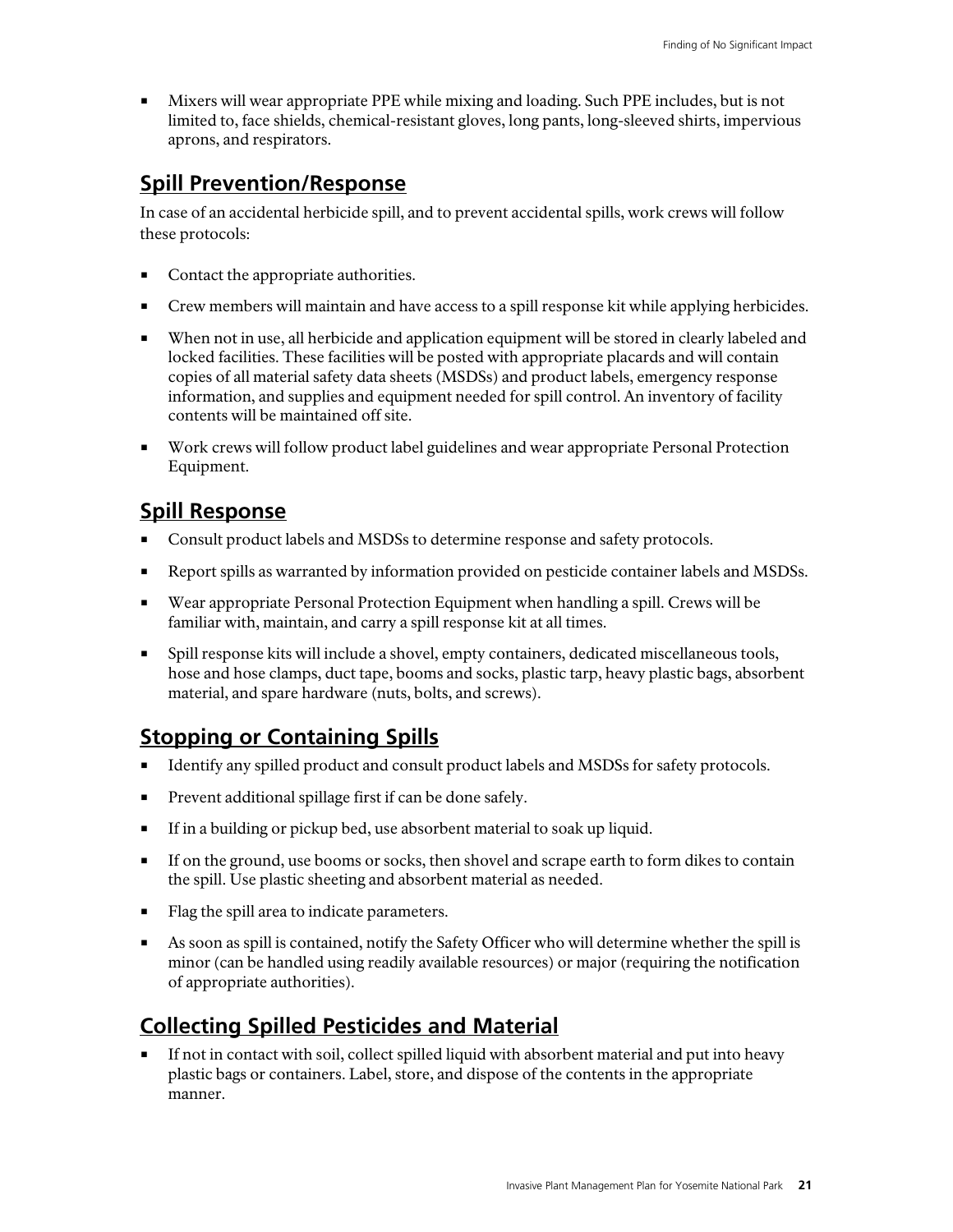If in contact with soil, collect spilled liquid with absorbent material and contaminated soils, and place in heavy plastic bag or containers. Label, store, and dispose of the contents in the appropriate manner.

### **Worker Safety**

- Only trained and certified employees will handle herbicides.
- **Employees working with or near herbicides will wear OSHA-recommended PPE at all times,** including, but not limited to, boots, long pants, long-sleeved shirts, eye protection, and chemical-resistant gloves.
- While wearing backpack sprayers, all employees will wear, at a minimum, label-required PPE, which includes long pants, long-sleeved shirts, and shoes and socks.
- The park will provide additional Personal Protection Equipment to those employees who wish to use them.
- The park will provide employees with dedicated facilities to wash the clothing they wear while working with or near herbicides (to prevent the employees from taking contaminated clothing home and possibly contaminating their residences, families, roommates, pets, or shared laundry facilities).
- **The park will provide employees with clean extra clothing to wear if their own clothing** becomes contaminated.
- Access routes to, from, and around all application areas will be surveyed prior to entering the area with the sprayer. The scouting will focus on finding the safest routes to reduce the chance of falling or stumbling.
- Herbicides will never be transported inside the cab or passenger compartment of a vehicle.
- At every application site, the park will provide workers with contamination safety kits that include soap, clean water for washing, absorbent towels, spare clothing, and eyewash.
- At every application, storage, or handling site, workers will have access to Material Safety Data Sheets, product specimen labels, and information regarding emergency medical response, including directions to the nearest emergency care facility.
- The park will provide showering facilities in El Portal Administrative Site and Yosemite Valley for employees to use in the event of contamination.

## **Public Safety**

- Work crews will sign areas where herbicide application is taking place. .Signage will include the type of herbicide in use, target species, time of application, scope of treated area, re-entry time, and contact information.
- To prevent ingestion of contaminated fruit, mature fruit-bearing blackberry will not be sprayed. Plants will be first mowed, burned, or cut. Subsequent vegetative re-sprouts will then be treated with herbicide. (Re-sprouting vegetation does not produce berries; only stems that are at least two or more years old produce berries.)
- In the event of a spill near or into a body of water, that body of water will be closed to public swimming or boating for at least 24 hours, or until water quality tests determine that the water is safe.
- On Mariposa County and Mariposa Unified School District land assignments and leases, and other land assignments in Yosemite National Park, the National Park Service will work with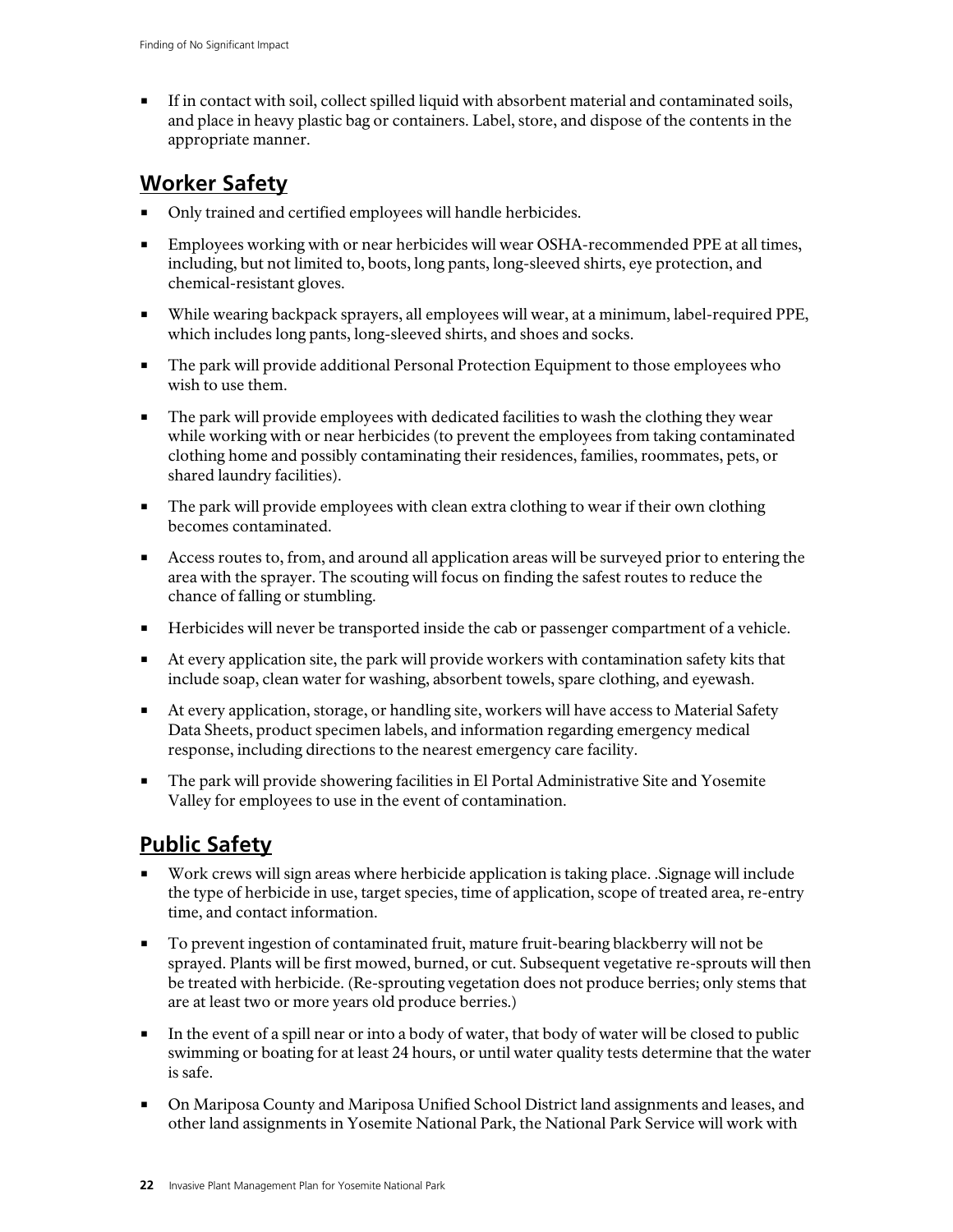agencies and partners to achieve integrated pest management goals. The National Park Service will work with residents, parents, and other interested parties to develop the most appropriate solutions for high-priority invasive plant control on playing fields or playgrounds on National Park Service lands and the El Portal Administrative Site. Invasive plant control efforts will not take place without prior notification of local residents.

 $\blacksquare$  Herbicide will not be applied in the yards of residences or within 8 meters (25 feet) of residences without consultation and prior notification of occupants.

### **Labeling**

- All pesticide containers and application equipment will be clearly labeled at all times.
- **Labels will state the herbicide (by brand name and active ingredients) in the container, the** adjuvants or dilutants added (and at what ratio), the manufacturer name and emergency number, the U.S. EPA Pesticide Registration number, and contact information for the National Park Service person in charge of the spray operation.

### **Reporting**

- All herbicide use will be recorded and filed with the County Agricultural Commissioner and the National Park Service integrated pest management reporting system.
- Herbicide spills greater than 1 ounce undiluted aminopyralid or 1 gallon diluted aminopyralid, or 32 ounces undiluted aquatic glyphosate or 1 gallon diluted aquatic glyphosate will immediately be reported to the park Safety Officer and the County Agricultural Commissioner.

### **Waste Disposal**

- In accordance with the directions included on the U.S. Environmental Protection Agency specimen labeling, empty pesticide containers will be triple rinsed, punctured (to prevent reuse), and disposed of with regular garbage.
- Wastewater from triple rinsing could be used to dilute herbicide, but only if the triple-rinsed container contained herbicide and adjuvants compatible with the herbicide being diluted and the desired application methods and sites.
- Liquid waste (including rinse water) that could not be used to dilute herbicide will be labeled and stored with the herbicide in clearly marked and locked locations.
- The labeled waste will be disposed of during the twice annual parkwide toxic waste disposal (in compliance with all state, federal, and local regulations).

## **Labeling, Material Safety Data Sheets, and Right-to-Know Regulations**

Yosemite National Park will not exceed any pesticide label restrictions. All other laws and regulations that apply to pesticide handling, including purchase, storage, transportation, application, and reporting, will also be followed.

OSHA Right-to-Know laws will also apply; all workers have the right to access MSDSs for any toxic chemicals found in the work place. Yosemite National Park will follow all Right-to-Know regulations at all times.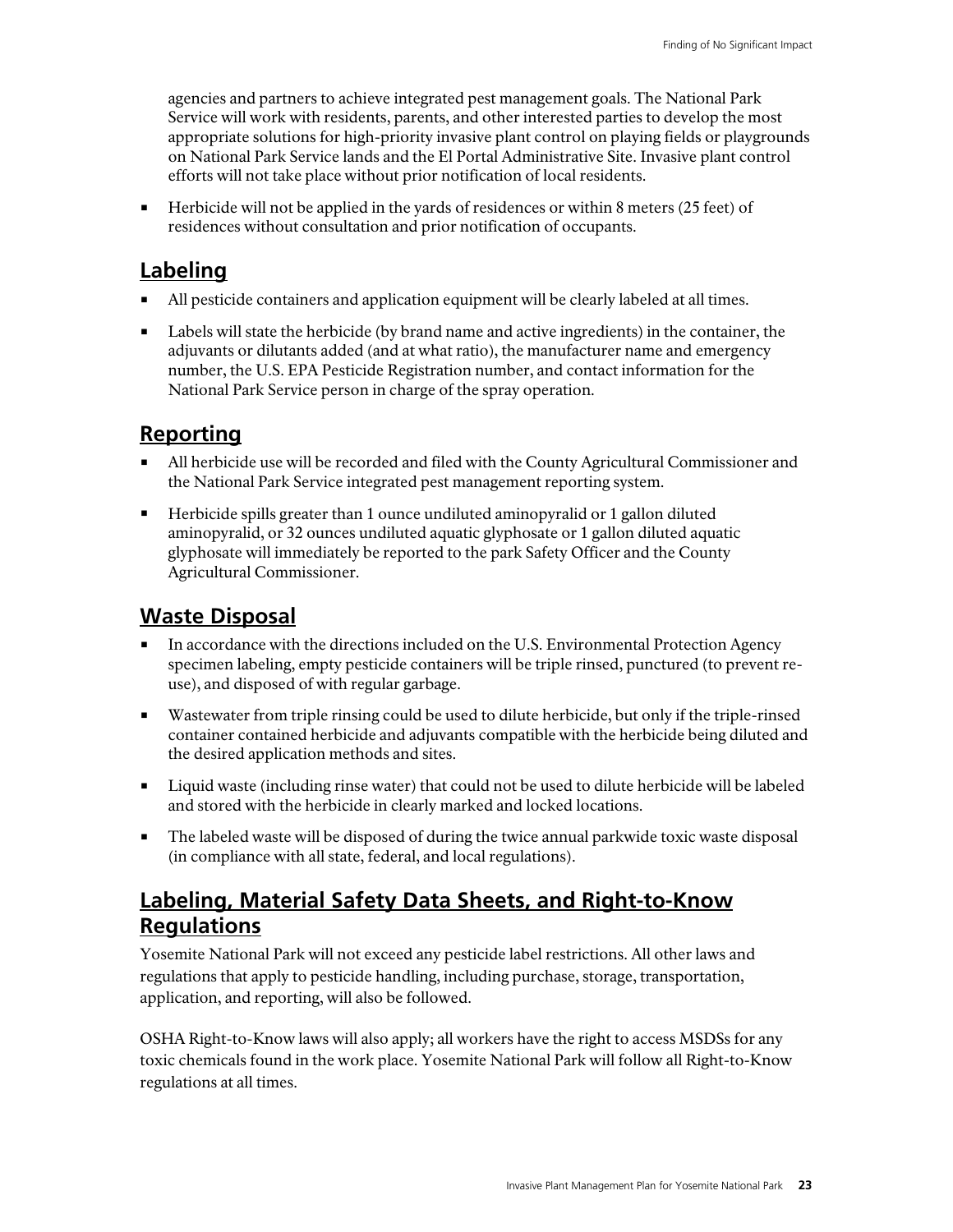Pesticide labels are regulated by the U.S. Environmental Protection Agency; each commercially sold pesticide formulation has a registered EPA number. These labels describe what can and cannot be done with a particular herbicide, including whether or not it can be used in aquatic situations, and restrictions on how much may be used per acre over a given period. The restrictions printed on pesticide labels are legally binding federal regulations.

Pesticide labels also contain information regarding public and worker safety, first aid, physical and chemical hazards, and many other safety-related subjects, as well as environmental fate and other natural resource-related subjects. The park will never conduct any activity specifically prohibited on the label of the pesticide in use at the time, such as exceeding maximum use rates or non-re-entry intervals.

The park will never deliberately apply terrestrial-use herbicides into aquatic systems.

Although the park is proposing to use aquatic formulations of glyphosate, the park will nonetheless never deliberately apply any herbicide into water, or to plants growing in standing water, despite that fact that the label for such formulations allows the product to be applied in such a manner.

## **Special Protection Zones**

Invasive plant control projects must meet the criteria and conditions of the Special Protection Zones listed in Table III.

| Table III: Herbicide Use Special Protection Zones                                              |                                                                                                                                                                                                                                                                                                                                                                                                                                                                                                                                                                                                                                                                            |  |
|------------------------------------------------------------------------------------------------|----------------------------------------------------------------------------------------------------------------------------------------------------------------------------------------------------------------------------------------------------------------------------------------------------------------------------------------------------------------------------------------------------------------------------------------------------------------------------------------------------------------------------------------------------------------------------------------------------------------------------------------------------------------------------|--|
| Resource                                                                                       | Criteria or Conditions                                                                                                                                                                                                                                                                                                                                                                                                                                                                                                                                                                                                                                                     |  |
| <b>Cultural Landscapes</b>                                                                     | • During the invasive plant control planning phase, project managers would consult with National Park<br>Service resource specialists to ensure no adverse impact to cultural landscapes.                                                                                                                                                                                                                                                                                                                                                                                                                                                                                  |  |
| Schools, Playing Fields,<br>Pools, Playgrounds, and<br><b>Other Land</b><br><b>Assignments</b> | • On Mariposa County and Mariposa Unified School District land assignments and leases, and other<br>land assignments in Yosemite National Park, the National Park Service would work with agencies and<br>partners to achieve integrated pest management goals. The National Park Service would work with<br>residents, parents, and other interested parties to develop solutions for high-priority invasive plant<br>control on playing fields or playgrounds on National Park Service lands and the El Portal<br>Administrative Site. Invasive plant control efforts would not take place without prior notification of<br>local residents.                             |  |
| <b>Special-Status Plant</b><br><b>Habitat</b>                                                  | • During the invasive plant control planning phase, the National Park Service would determine whether<br>special-status plant species are present in the area. If special-status plant species occur in the<br>proximity of invasive plant treatment areas, botanists would develop site-specific mitigations to<br>ensure no adverse effects on special-status plant species. If federally protected plant species are<br>discovered in proposed work areas, the U.S. Fish and Wildlife Service would be consulted and no<br>control activities would take place until that consultation is complete. No federally listed plants are<br>currently documented in the park. |  |
| <b>Special-Status Wildlife</b><br><b>Habitat</b>                                               | " During the invasive plant control planning phase, biologists would determine whether invasive plant<br>control measures would take place in likely habitat for special-status wildlife. If invasive plant control<br>work would take place in likely special-status wildlife habitat, surveys would be performed before the<br>park conducts invasive plant control measures. In the event that special-status wildlife occupy areas<br>slated for treatment with herbicides, chemical treatments would not take place, and managers would<br>develop site-specific mitigations to ensure no adverse effects on special-status wildlife.                                 |  |
| <b>Traditional Cultural</b><br><b>Properties</b>                                               | • During the invasive plant control planning phase, managers would coordinate with park Historic<br>Preservation Officer and Native American Liaison to consult associated American Indian Tribes to<br>ensure that herbicides would not be used in traditional resource areas.                                                                                                                                                                                                                                                                                                                                                                                            |  |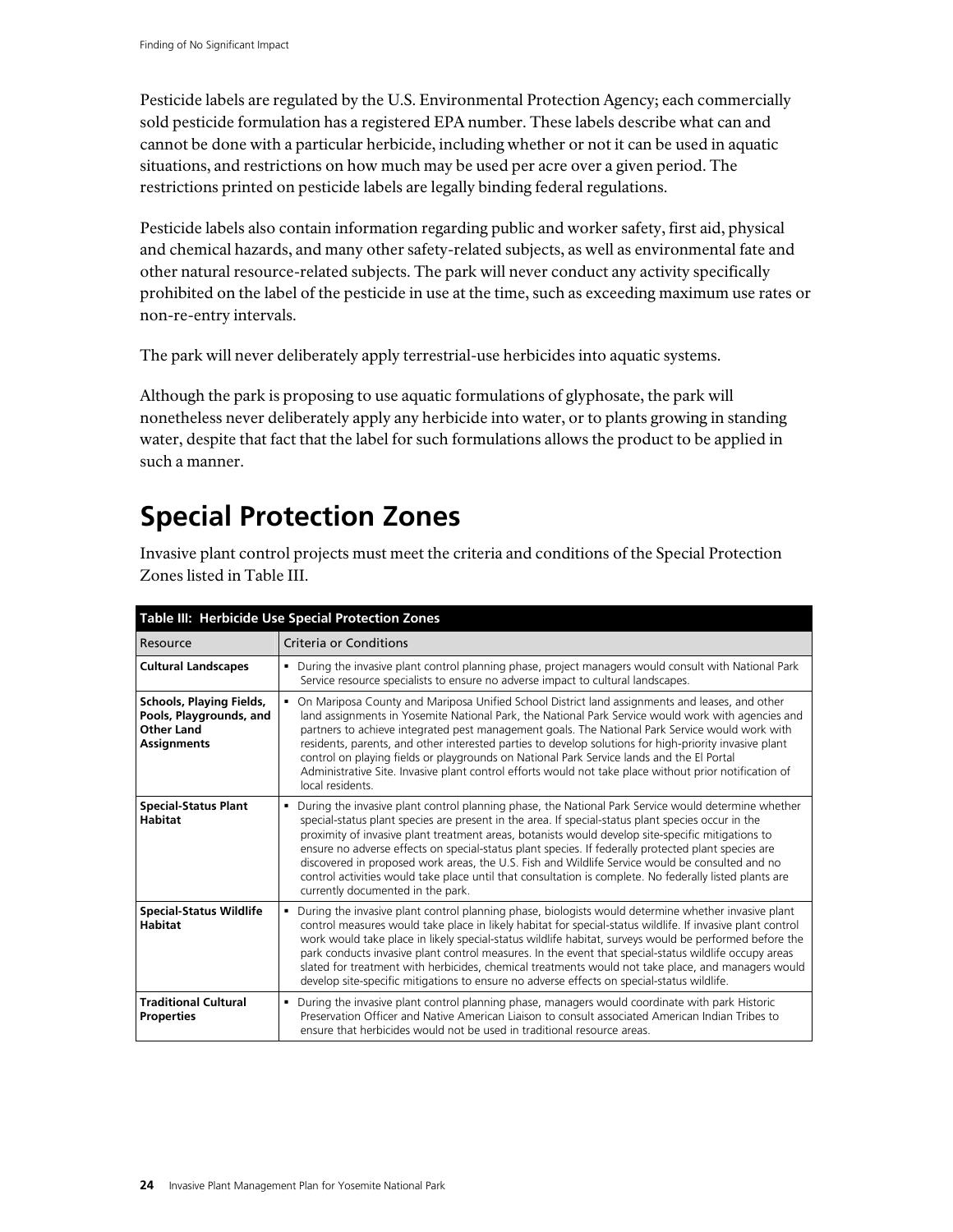| Table III: Herbicide Use Special Protection Zones |                                                                                                                                                                                                                                                                                                                                                                            |  |
|---------------------------------------------------|----------------------------------------------------------------------------------------------------------------------------------------------------------------------------------------------------------------------------------------------------------------------------------------------------------------------------------------------------------------------------|--|
| Resource                                          | Criteria or Conditions                                                                                                                                                                                                                                                                                                                                                     |  |
| Wetlands                                          | • Herbicides would not be applied in standing water, within six feet of standing or flowing water, or on<br>plants growing in water.                                                                                                                                                                                                                                       |  |
|                                                   | • Herbicides would only be used in seasonally flooded wetlands, and only during the dry phase of the<br>year.                                                                                                                                                                                                                                                              |  |
|                                                   | • Work crews would utilize only aquatic-approved formulations of glyphosate (with an R-11 surfactant)<br>in wetlands.                                                                                                                                                                                                                                                      |  |
|                                                   | • Work crews would not use terrestrial-approved herbicide formulations outside of upland areas.                                                                                                                                                                                                                                                                            |  |
| <b>Wild and Scenic River</b><br><b>Corridors</b>  | • During the invasive plant control planning phase, program managers would fill out and submit Wild<br>and Scenic River Invasive Plant Control Questionnaires (see Appendix J of the Invasive Plant<br>Management Plan EA) to the Environmental Planning Branch for Yosemite National Park to determine<br>whether Section 7 Determinations are necessary for the project. |  |
|                                                   | • Work crews would not apply herbicides below the ordinary high-water mark of Wild and Scenic Rivers<br>or their tributaries.                                                                                                                                                                                                                                              |  |
|                                                   | • Work crews would utilize only aquatic-approved formulations of glyphosate in wetlands.                                                                                                                                                                                                                                                                                   |  |
| <b>Wilderness</b>                                 | • Program managers would consider the use of herbicides only if invasive plant populations pose<br>ecosystem-level threats to Wilderness character and resources.                                                                                                                                                                                                          |  |
|                                                   | • Herbicide use must meet the conditions of the Wilderness Minimum Tool Requirements Analysis.                                                                                                                                                                                                                                                                             |  |

## **Public Involvement and Coordination**

### **Public Involvement**

#### *Scoping*

The National Park Service conducted public scoping for the Invasive Plant Management Plan during a 45-day period (January 1, 2005, to February 15, 2005). The planning team provided informational materials on the scoping period in a 2004 press release, the Yosemite National Park Electronic Newsletter (e-mailed to approximately 7,600 individuals, agencies, and organizations), the Gateway Partners Update, the Yosemite National Park Daily Report, the Mariposa Gazette, and the Yosemite National Park website. The park held two public meetings specifically to discuss the plan. One public meeting took place in El Portal on January 11, 2005, and one took place in Wawona on January 18, 2005. Both meetings had less than 25 attendees. The plan was also highlighted during the public scoping and through the planning period at the monthly Open House that takes place in Yosemite Valley. Members of the planning team were available to discuss the proposed plan at public open houses held monthly in Yosemite.

The public outreach called for in Section 106 of the National Historic Preservation Act was integrated with the NEPA scoping process, in accordance with the Yosemite Programmatic Agreement between the National Park Service at Yosemite, the California State Historic Preservation Officer, and the Advisory Council on Historic Preservation (NPS 1999).

The purpose of the informal public scoping meeting was to: (1) provide participants with an overview of existing conditions and the proposed action; (2) ask participants to identify key issues that should be analyzed during the environmental review and compliance process; and (3) provide an opportunity for participants to ask questions regarding project alternatives and the overall environmental review and compliance process.

The park received 46 comment letters during the public scoping process. Comments came from 29 individuals and the following agencies and organizations: American Indian Council of Mariposa, Californians for Alternatives to Toxics, Central Sierra Environmental Resource Center,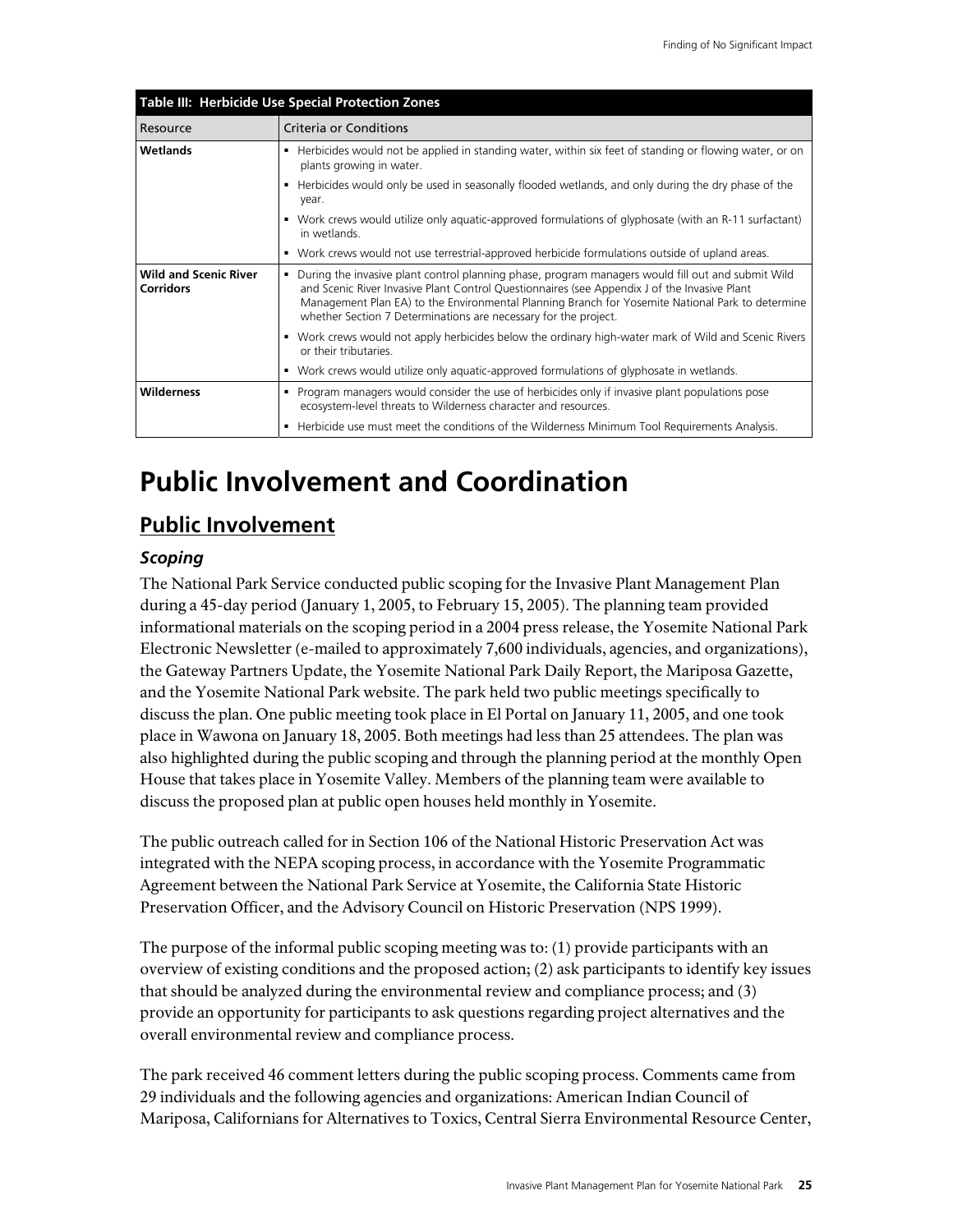Central Sierra Partnership Against Weeds, Friends of Yosemite Valley, Golden Gate National Recreation Area, San Francisco Public Utilities, Sierra Club Yosemite Committee, Sierra National Forest, Sequoia National Park, Tuolumne Me-wuk Tribal Council, Upper Merced River Watershed Committee, Yosemite Area Audubon, and Wilderness Watch. The planning team derived and categorized a set of concern statements from the public comment letters. These concern statements, along with issues raised by National Park Service staff, provided input used in the alternatives development process and in the analysis presented in the Invasive Plant Management Plan EA. The following scoping comments and concerns were raised during public scoping and addressed in the EA:

- Prepare the Invasive Plant Management Plan in collaboration with citizen organizations and agencies with knowledge and experience in controlling invasive species.
- Ensure that the planning process is clear and includes public participation. Post all public comments on the Invasive Plant Management Plan to the Yosemite Planning Web page at www.nps.gov/yose/parkmgmt/planning.htm.
- **Prepare a full environmental impact statement to analyze the impacts of the proposed** Invasive Plant Management Plan.
- Directly involve Native American tribes with cultural ties to Yosemite National Park in invasive plant management.
- Develop management options through coordination with other divisions in the park.
- Include proposals for participation in prescribed fire planning.
- Require a public review and comment period each time an herbicide or biological control method is proposed for use.
- Develop a process to approve or reject the use of herbicides.
- Analyze the threat of invasive plants from outside park boundaries.
- Address the effects of proposed actions on the park soils.
- **Consider restoring plant species that have been lost.**
- Examine the relationship between park development activities and the invasion of non-native plants Include information about the invasion of exotic plants following road projects.
- Do not propose removal of non-native plants that are not invasive.
- Evaluate if native trees are invasive in some instances and should be controlled.
- Carefully examine the criteria for determining which plants are considered "non-native" and "undesirable."
- Examine each proposed invasive plant control treatment, and evaluate and weigh its positive and negative impacts.
- **Employ invasive plant control techniques and strategies based on knowledge of the** disturbance regime of each ecosystem.
- Ensure that methods used are based on the results of scientific research.
- Evaluate the effectiveness of herbicides as an invasive plant control treatment.
- Evaluate the need to use volunteers for invasive plant monitoring and control treatments.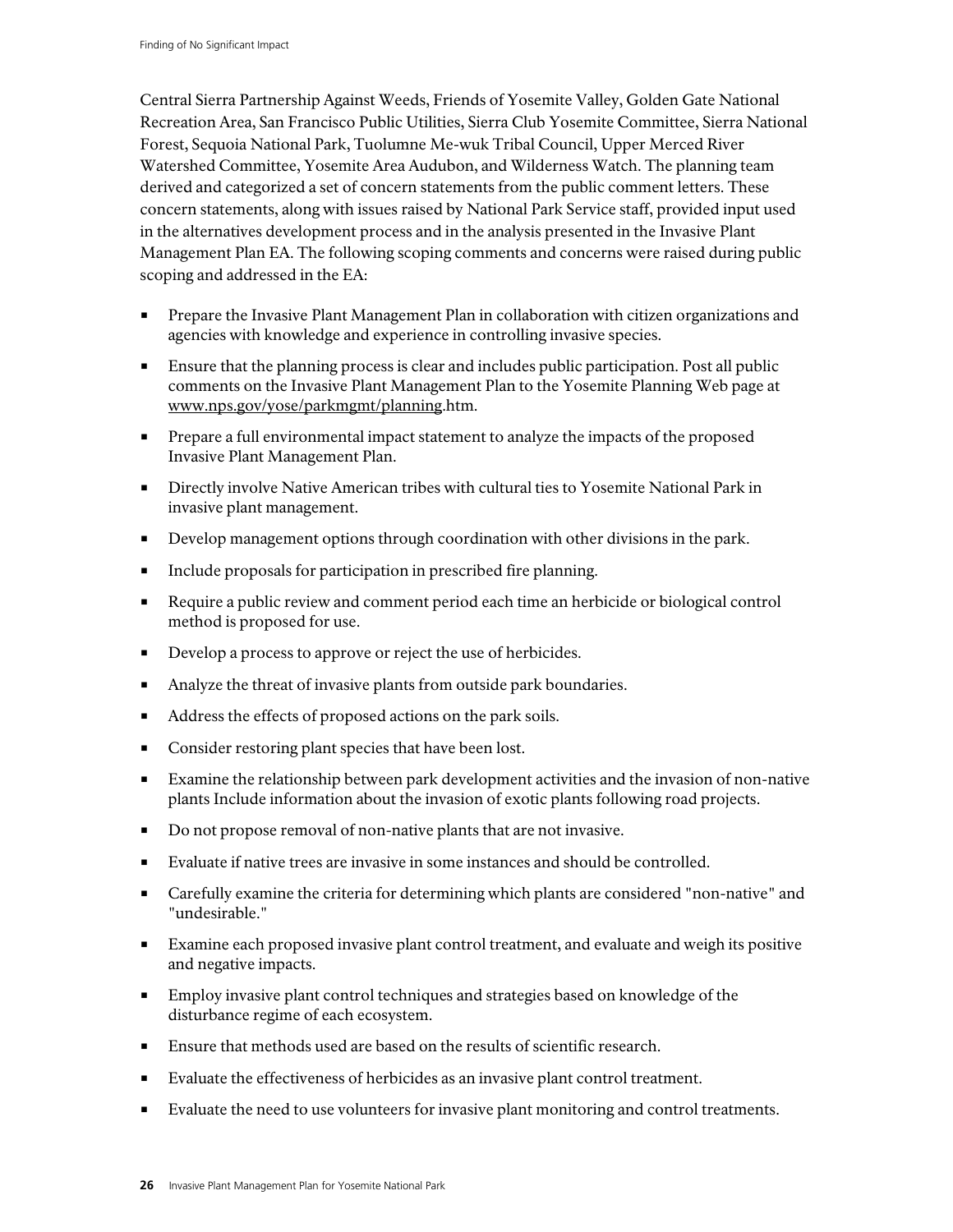- Evaluate the costs and chance for success of the varied invasive plant treatment methods.
- Call for the removal of the non-native invasive black locust (*Robinia pseudoacacia*) tree from the park.
- Consider all available invasive plant treatment options, except herbicides.
- Articulate and evaluate the strategies the park will use for prioritizing species.
- **Pursue the control of invasive plants with the primary goal of allowing natural processes to** prevail.
- Evaluate the potential for proposed actions to cause significant impacts on designated Wilderness and Wild and Scenic River Corridors.
- Protect Wilderness areas.
- Prescribe buffers from streams in the Tuolumne River watershed when herbicides are used.
- Evaluate the secondary, unintended consequences of herbicide use.
- Do not propose the massive, indiscriminate use of herbicides.
- Evaluate the potential unintended consequences of introducing non-native biological control agents into the park before considering them an invasive plant treatment option.
- Evaluate the effects of using fire for invasive plant treatment on the park and on regional air quality.
- Do not propose the use of clopyralid or triclopyr on vegetation that may subsequently be burned.

Based on public scoping comments and applicable federal law, regulations, and executive orders, the National Park Service determined that an environmental assessment (not an environmental impact statement) is the appropriate level of compliance for the Invasive Plant Management Plan. Public scoping comments, and issues raised by National Park Service staff, provided input used in the alternatives development process and in the analysis presented in the EA.

#### *Public Comment*

The Invasive Plant Management Plan EA was released for a 30-day public review period beginning June 13, 2008, and closing July 13, 2008. The public review period was announced in press releases, the Yosemite National Park Daily Report, the Mariposa Gazette, and the Yosemite National Park website. During this period, the National Park Service held an open house on June 25, 2008, to disseminate information and collect informal written comments on the Invasive Plant Management Plan and other projects. One public meeting specifically for the Invasive Plant Management Plan was held in El Portal on July 8, 2008. The park received eight comment letters, with 27 unique concerns, during the formal public comment period in the form of letters, emails, and comment forms.

The main issues raised were concerns on the safety of proposed herbicides and the need to refine mitigation for the upland habitat needs of the Yosemite toad. None of the comments received introduced substantive new information nor raised any issues not fully considered in the Invasive Plant Management Plan EA*.* No modifications to the proposed action were made as a result of comments, though mitigation measures were refined. Several of the public comments received provided additional nonsubstantive information or requested additional clarification. The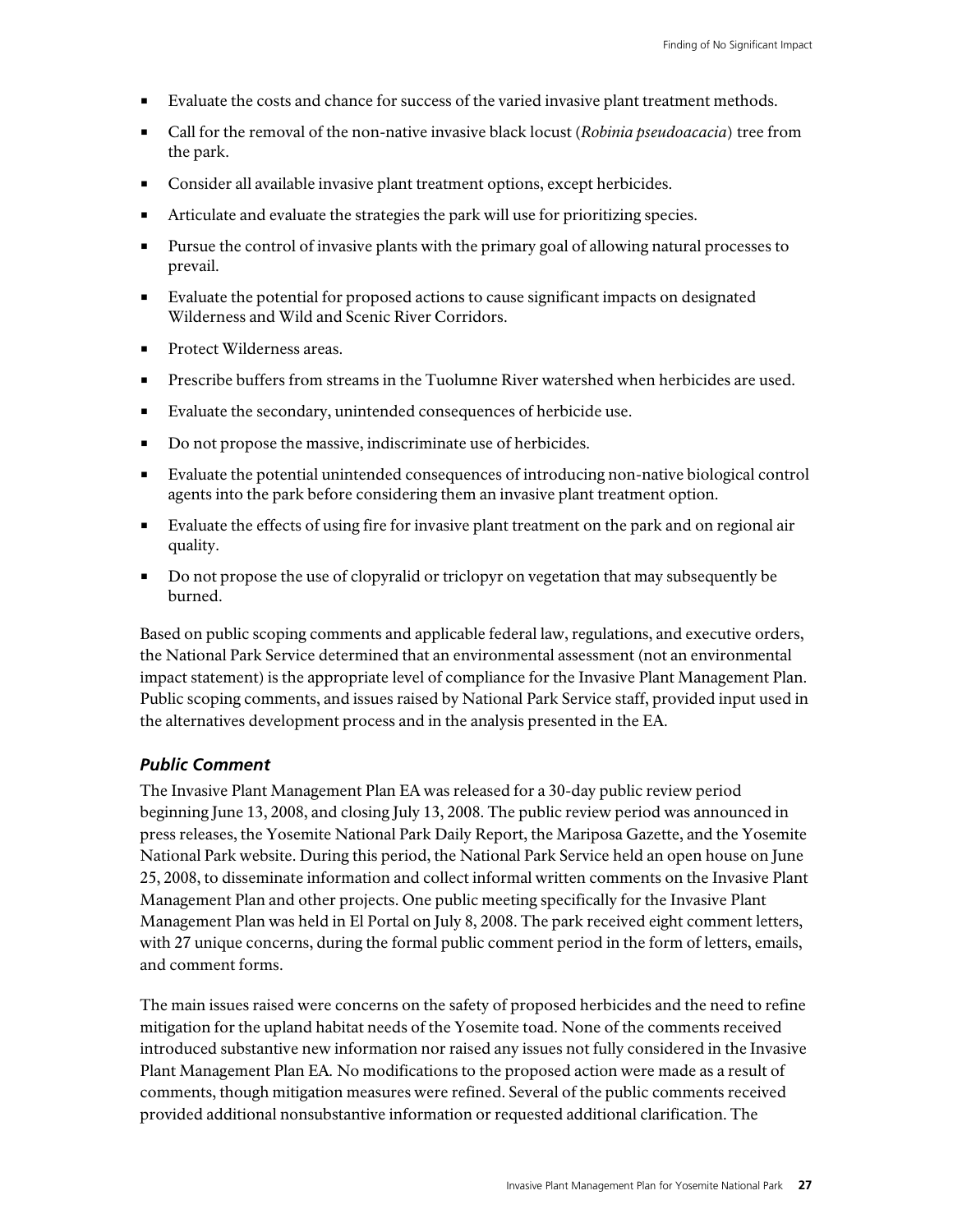information has been documented in an Errata Sheet prepared as a technical supplement to the EA. As a result of public comment, additional mitigation measures were included for the protection of the Yosemite toad. Due to public concerns about the surfactant R-11 used in conjunction with herbicides, the plan was changed to include R-11 or a surfactant with less potential toxicity. This surfactant would be used only in wetland areas that have a dry phase, and during the dry phase. Non-native blackberry is an example of a plant that grows in wetlands with a dry phase.

#### *U.S. Fish and Wildlife Service*

Yosemite National Park consults with the U.S. Fish and Wildlife Service Sacramento Fish and Wildlife Office pursuant to Section 7 (a) (2) of the Endangered Species Act (U.S.C. 1531 et seq.). The National Park Service requested initiation of informal consultation with the U.S. Fish and Wildlife Service on July 3, 2008. At issue were the potential effects of the plan on the threatened valley elderberry longhorn beetle (*Desmocerus californicus dimorphus)* and California red-legged frog (*Rana aurora draytonii*). Through informal consultation, the National Park Service agreed to include the following additional conservation measures into the plan (also see Mitigation section):

- No mechanical treatment or herbicide spraying will take place within 30 meters (100 feet) of elderberry shrubs during the flight season (typically occurring between mid-April and mid-June).
- No mechanical treatment or herbicide spraying will take place within 9 meters (30 feet) of any elderberry shrubs. Only manual removal of invasive plants will take place within 30 feet of any elderberry shrub.
- Pre-work surveys will be conducted in suitable frog habitat prior to mechanical control of vegetation or the application of herbicides. If any listed frogs are found, work will not take place until the U.S. Fish and Wildlife Service is contacted.

Based on the EA, the U.S. Fish and Wildlife Service determined that the Invasive Plant Management Plan for Yosemite National Park is not likely to adversely affect the valley elderberry longhorn beetle or California red-legged frog (U.S. Fish and Wildlife Service Letter, September 2, 2008, Reference Number 81420-2008-I-1674-1). No further consultation is required unless new information reveals effects of the proposed action that could affect listed species in a manner or to an extent not considered; or the plan is modified in a manner that causes an effect to the listed species that was not considered; or a new species or critical habitat is designated that may be affected by the proposed action (50 CFR 402.14).

#### *Culturally Associated American Indian Tribes*

The project scope includes areas with known traditional cultural properties and other traditional cultural resource use areas to which American Indians attach religious and cultural significance. Yosemite National Park is consulting with American Indian tribes that have a cultural association with Yosemite National Park—including the American Indian Council of Mariposa County (also known as Southern Sierra Miwuk Nation), the Tuolumne Band of Me-Wuk Indians, the North Fork Rancheria of Mono Indians, the Picayune Rancheria of Chukchansi Indians, the Bishop Paiute Tribe, the Bridgeport Paiute Indian Colony, and the Mono Lake Kutzadika<sup>a</sup> Paiute Tribe—to ensure no adverse effect on traditional cultural properties or traditional cultural use areas. Yosemite National Park staff presented the project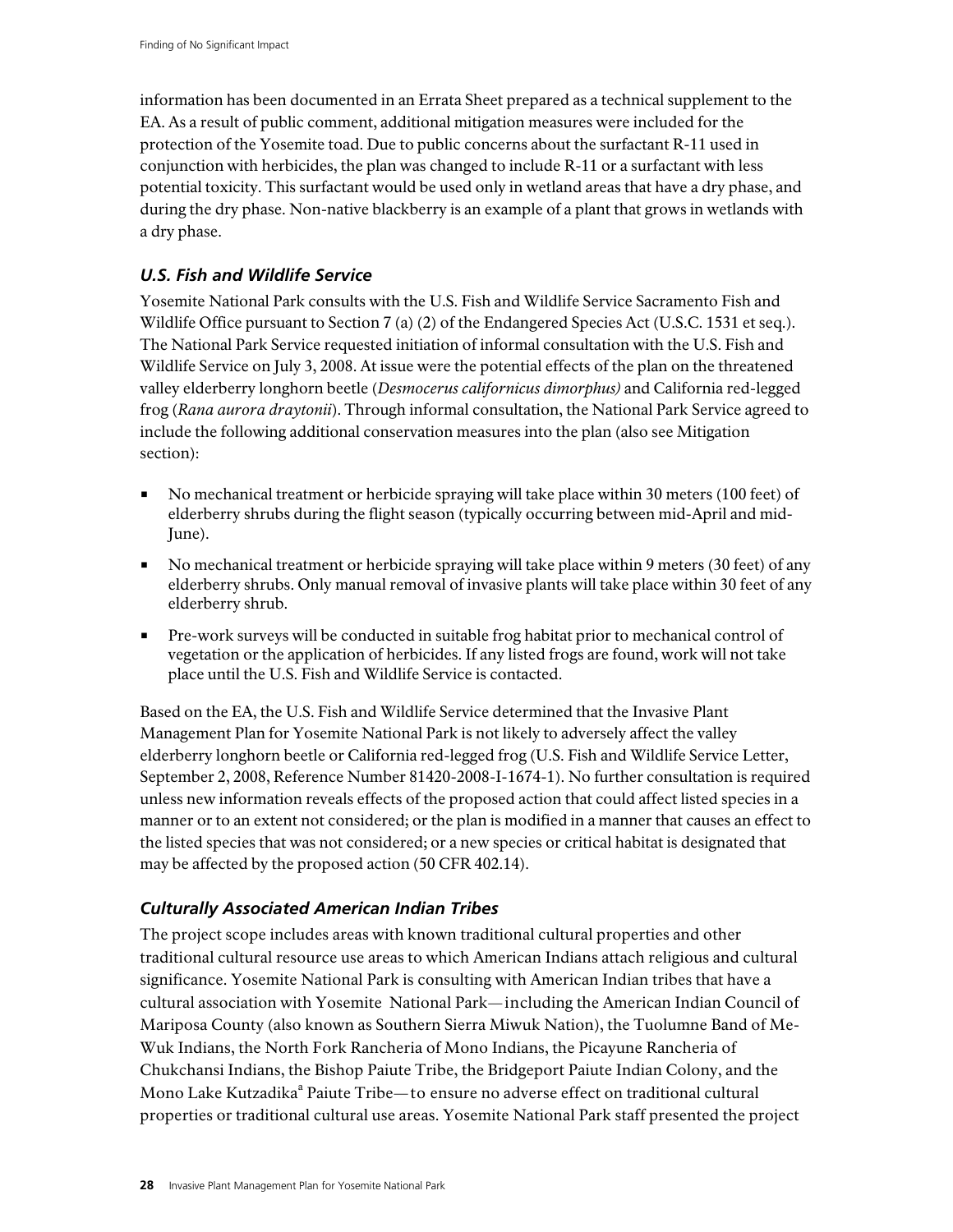at tribal meetings on December 2, 2004, and January 27, 2005. The park received written comments from two tribes. One letter expressed satisfaction with the preferred alternative. The other letter encouraged the use of hand-pulling techniques and photo monitoring. The tribe also expressed the comment that if herbicides were used, they should be active no longer than 12 hours. All of these comments are consistent with the Selected Alternative. Information sharing and project planning will continue in consultation with the American Indian tribes throughout the implementation of the plan to ensure that any potential concerns are addressed accordingly and management recommendations are implemented as appropriate.

#### *California State Historic Preservation Officer/Advisory Council On Historic Preservation*

In accordance with the 1999 Yosemite Programmatic Agreement among Yosemite National Park, the California State Historic Preservation Officer, and the Advisory Council on Historic Preservation, professional staff from Yosemite National Park have determined that implementation of the Selected Alternative will have "no effect" on archeological or traditional cultural properties and "no adverse effect" on historic sites, structures, and landscapes (36 CFR 800.5). Thus, consultation with the California State Historic Preservation Officer and the Advisory Council on Historic Preservation is not required per Stipulation VII.C.2 of the 1999 Yosemite Programmatic Agreement.

#### *Sierra and Stanislaus National Forests*

The boundaries of Yosemite National Park are adjacent to five national forests. Representatives from the Sierra and Stanislaus National Forests participated in workshops to develop alternatives for the Invasive Plant Management Plan EA, served as consultants during the EA process, and provided informal review comments on the EA.

This section is intentionally left blank.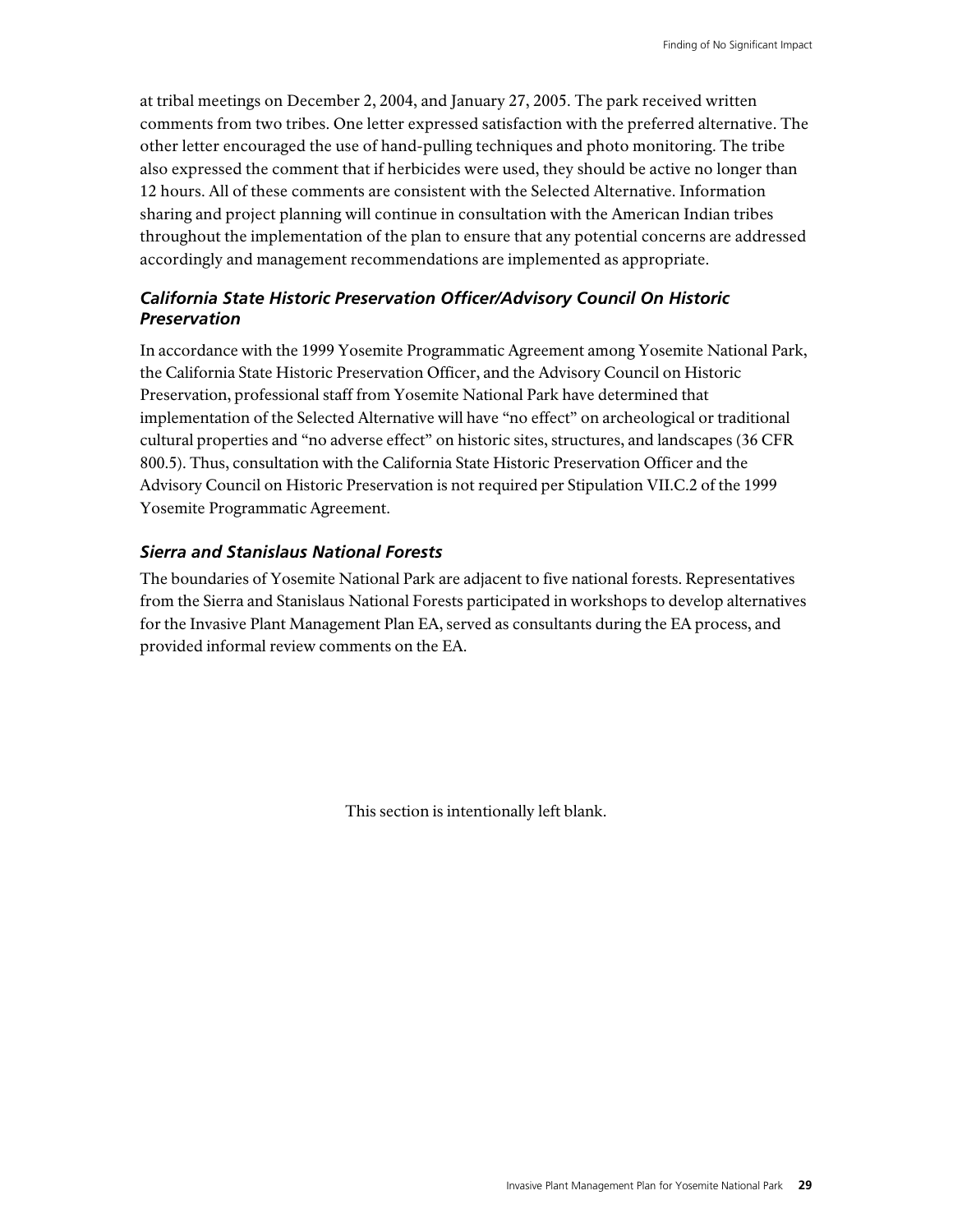## **Conclusion**

Based on information contained in the Invasive Plant Management Plan EA as summarized above; the minimal nature of comments received from affected agencies and the public; and the incorporation of the mitigation measures to avoid or reduce potential direct, indirect, and cumulative impacts, it is the determination of the National Park Service that the Selected Alternative is not a major federal action that will significantly affect the quality of the human environment. There will be no unacceptable impacts nor impairment of park resources or values as a result of the Selected Alternative. In accordance with the National Environmental Policy Act of 1969 and regulations of the Council on Environmental Quality (40 CFR 1508.9), an environmental impact statement will not be prepared. The Selected Alternative as documented above and detailed in the *Invasive Plant Management Plan for Yosemite National Park Environmental Assessment* may be implemented as soon as practicable.

Recommended:

 $9/12/68$ Superintendent, Yosemite National Park

Approved:

 $9/16/08$ marthan Director, Pacific West Region, National Park Service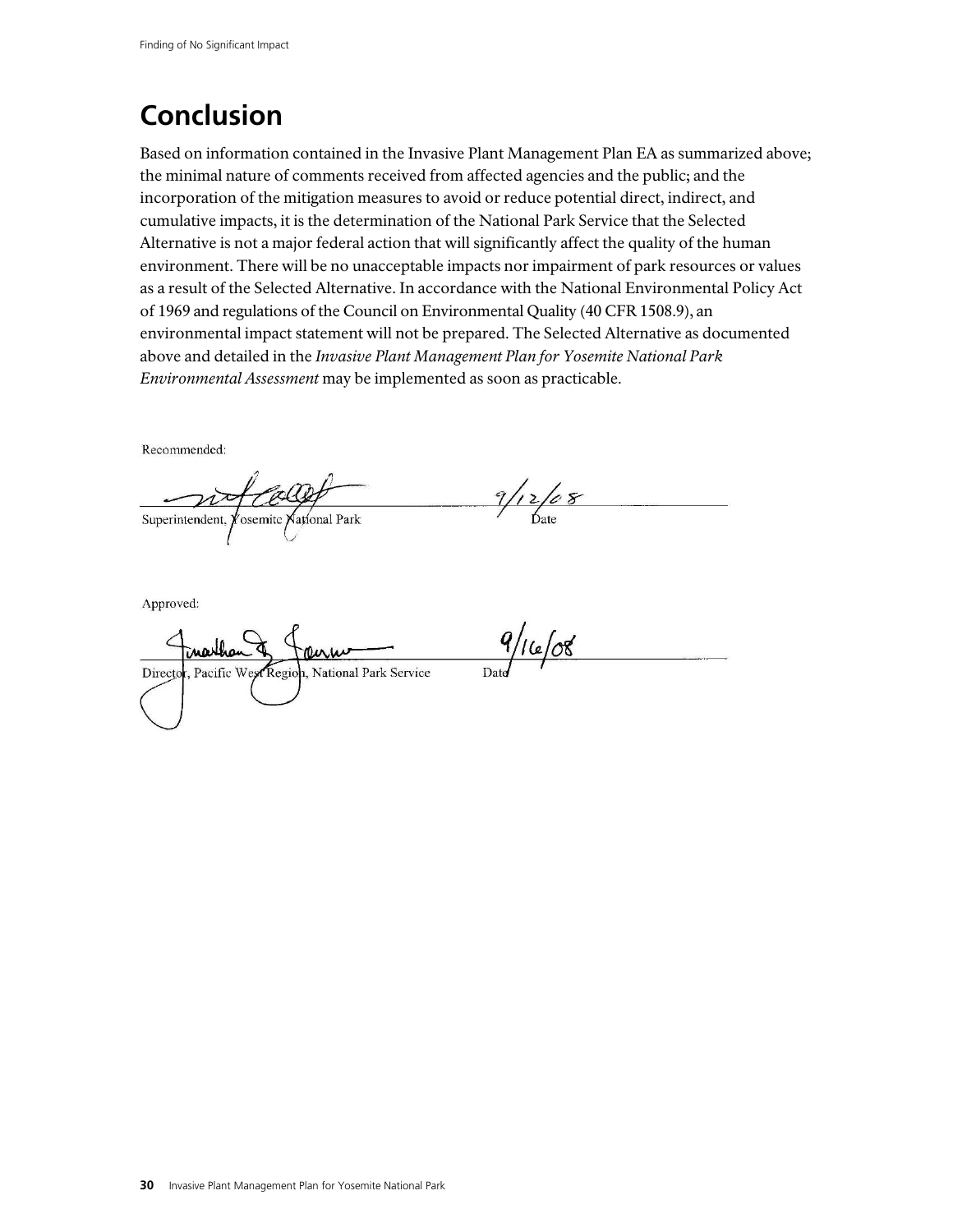## **Invasive Plant Management Plan for Yosemite National Park**

## **Errata Sheets**

This section provides a catalog of the corrections and changes made to the Invasive Plant Management Plan EA since its original release for comment. This Errata section must be attached to the Invasive Plant Management Plan EA to constitute a complete record of the analysis. These minor corrections are derived as a result of public comments received on the plan and National Park Service staff analysis. Revised or new language is underlined. Deleted text is marked by strikethrough.

Where a change is made as part of a response to a public comment, the comment number is noted in brackets at the end of the text change, see the *Invasive Plant Management Plan for Yosemite National Park Summary of Public Comments and Responses* (NPS 2008).

#### **Alternatives**

Page II-13, Alternative 2 – Control Treatments, paragraph 1 has been revised as follows:

In seasonally flooded wetlands (such as habitat for Himalayan blackberry), work crews would use aquatic-approved formulations of glyphosate with an R-11 surfactant, or an approved aquatic surfactant with lesser potential toxicity. This is the only surfactant approved for aquatic use in California.

Page II -16, Table II-5 – Herbicide Special Protection Zones. The last bullet under Wetlands has been revised as follows:

 Work crews would utilize only aquatic-approved formulations of glyphosate (with an R-11 surfactant or an approved surfactant with lesser toxicity) in wetlands.

Page III-19, Environmental Consequences for Alternative 2 – Control, paragraph one has been revised to as follows:

One herbicide, glyphosate, would be used in a formulation approved for aquatic application with an R-11 surfactant, or an approved aquatic surfactant with lesser potential toxicity.

#### **Hydrology and Water Quality**

Page III-10, Hydrology and Water Quality – Affected Environment, the last sentence in the second paragraph under has been revised to add the following text:

Water quality is important to the health of habitats throughout the park, and the 2.4 million residents in the San Francisco Bay area who rely on water supplied from the Hetch Hetchy Reservoir.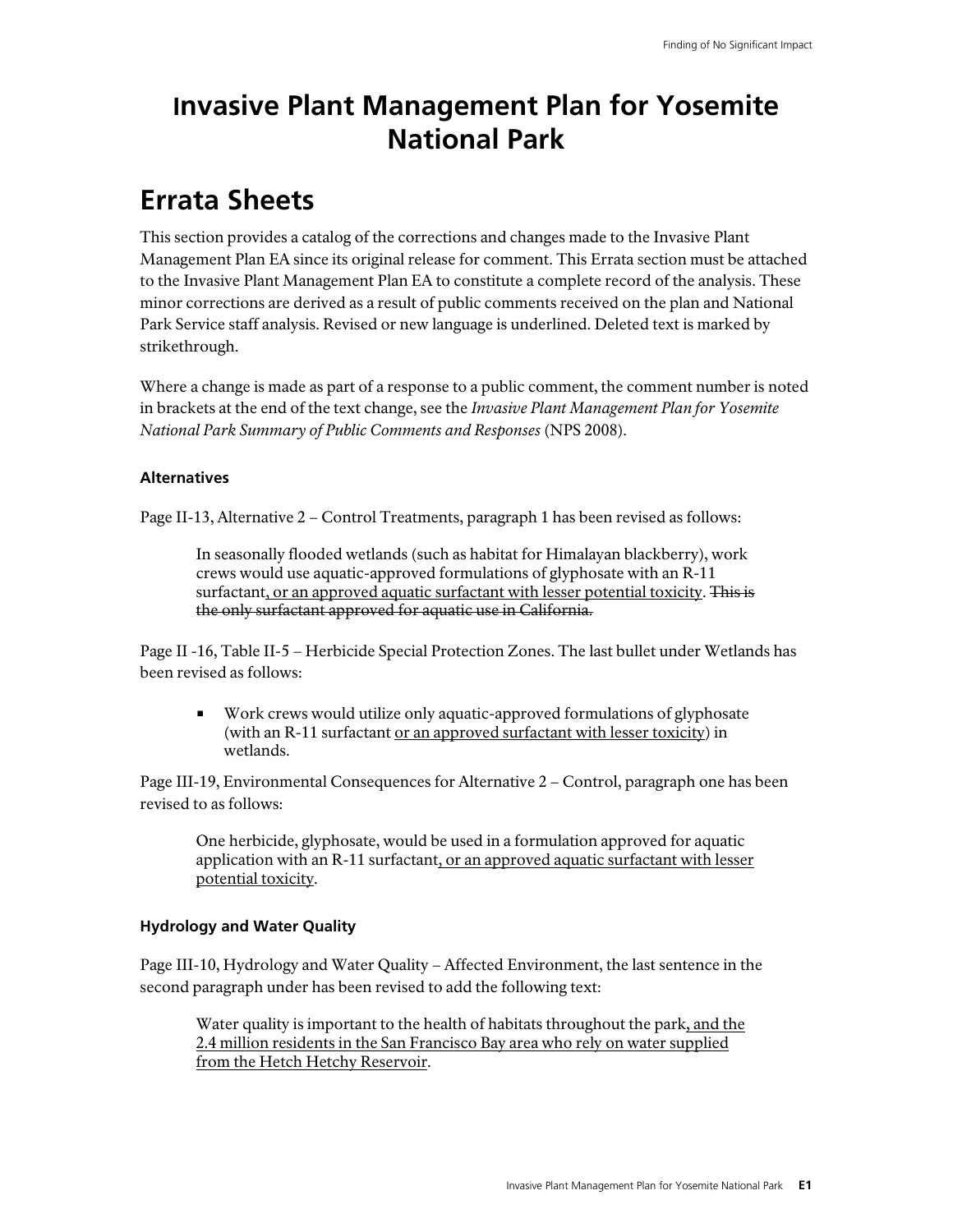Page II -16 Table II-5 – Herbicide Special Protection Zones. The first bullet under Wetlands has been revised as follows:

 $\blacksquare$  Herbicides will not be applied in standing water, within  $s\ddot{x}$  ten feet of standing or flowing water, or on plants growing in water.

Page III – 39, Paragraph 5, line 5, has been revised to add the following:

Herbicides will not be used within six ten feet of standing water.

Page L-1, Appendix L – Mitigation Measures Common to All Alternatives- Natural Resources, the following mitigation measure has been revised as follows:

Work crews will not apply herbicides in standing water, or within  $\frac{1}{x}$  ten feet of standing water.

Page III-10, the last sentence in the second paragraph under Hydrology and Water Quality – Affected Environment, has been revised to add the following:

Water quality is important to the health of habitats throughout the park, and the 2.4 million residents in the San Francisco Bay area who rely on water supplied from the Hetch Hetchy Reservoir.

#### **Special-status Wildlife**

Page III-53, the last sentence in the third paragraph under Special-status Wildlife – Environmental Consequences of Alternative 2 – Early Detection and Rapid Response has been revised as follows:

Under Alternative 2, there would be a negligible adverse beneficial impact on the Yosemite toad and the Sierra yellow-legged frog.

Page III-54, the first sentence in the Conclusion under Special-status Wildlife has been revised as follows:

There would be a negligible adverse beneficial impact on the Yosemite toad and the Sierra yellow-legged frog.

#### **Appendix L: Mitigation Measures Common to All Alternatives**

Appendix L: Mitigation Measures Common to All Alternatives, the following text has been added to the mitigation section under Natural Resources:

- No mechanical treatment or herbicide spraying will take place within 100 feet of elderberry shrubs during the valley elderberry longhorn beetle flight season (typically occurring between mid-April and mid-June).
- No mechanical treatment or herbicide spraying will take place within 9 meters (30 feet) of any elderberry shrubs. Within 30 feet of any elderberry shrub, only manual removal of invasive plants will take place.
- Pre-work surveys will be conducted in suitable California red-legged frog habitat prior to mechanical control of vegetation or the application of herbicides. If any listed frogs are found, work will not take place until the U.S. Fish and Wildlife Service is contacted.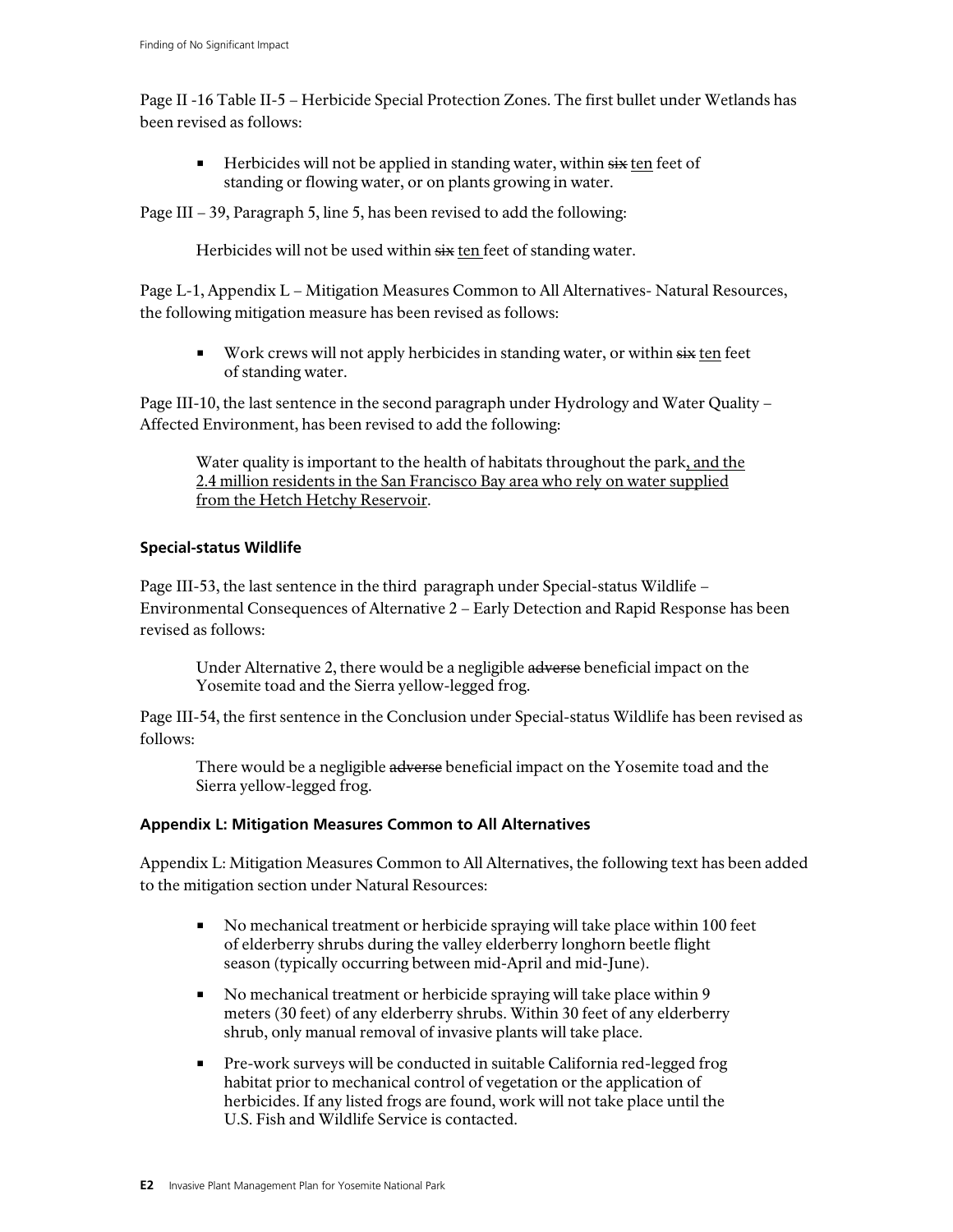$\blacksquare$  Herbicides will not be applied within 2,500 feet (750 meters) of known breeding habitat for the Yosemite toad. Above 7,000 feet in elevation, if invasive plant eradication activities are planned to take place in appropriate habitat for the Yosemite toad in an area that has not been surveyed, surveys will take place prior to control activities. Surveys will take place within two months after Yosemite toad breeding times, when the toad is in its tadpole stage.

Appendix L: Mitigation Measures Common to All Alternatives, the following text has been added to the mitigation section under Biological Control:

- Only biological control agents approved by the U.S. Dept. of Agriculture Animal and Plant Health Inspection service will be used.
- When considering the use of a biological control agent, the program manager will confirm the use of the control agent is necessary and that all other treatment options are either not acceptable or not feasible.
- Before a biological control agent is released, the resource specialist will receive approval from the National Integrated Pest Management Coordinator to release the agent.
- The transport, handling, and release of biological control agents will be in accordance with all permit conditions. The park will report annual releases of biological control agents to the Regional Integrated Pest Management Coordinator.
- The number of biological control agents released will account for the size and density of the treatment area and the number of agents required to maintain a viable biological control agent population.
- Releases will be synchronized with the time period when the host plant is present. Biological control agents will be released at times of the day when they will not disperse from the treatment area.
- Surveys for biological control agents will be completed several times during the season to monitor biological control agents.

#### **Archeological Resources**

Page III-72, Archeological Resources – Affected Environment, the last sentence in the second paragraph has been revised as follows:

Historical archeological sites provide important information that is not available in written records – e.g., cultural patterns typically omitted from historic literature (related to gender and ethnic groups), early building construction techniques, lifestyles and social systems of early settlers…

Page III-73, Archeological Resources – Affected Environment, the first sentence under Affected Environment has been revised to add the following text:

Most of this work has focused on lower elevation developed areas and road corridors. To date, approximately 10% of the park has been surveyed for archeological material.